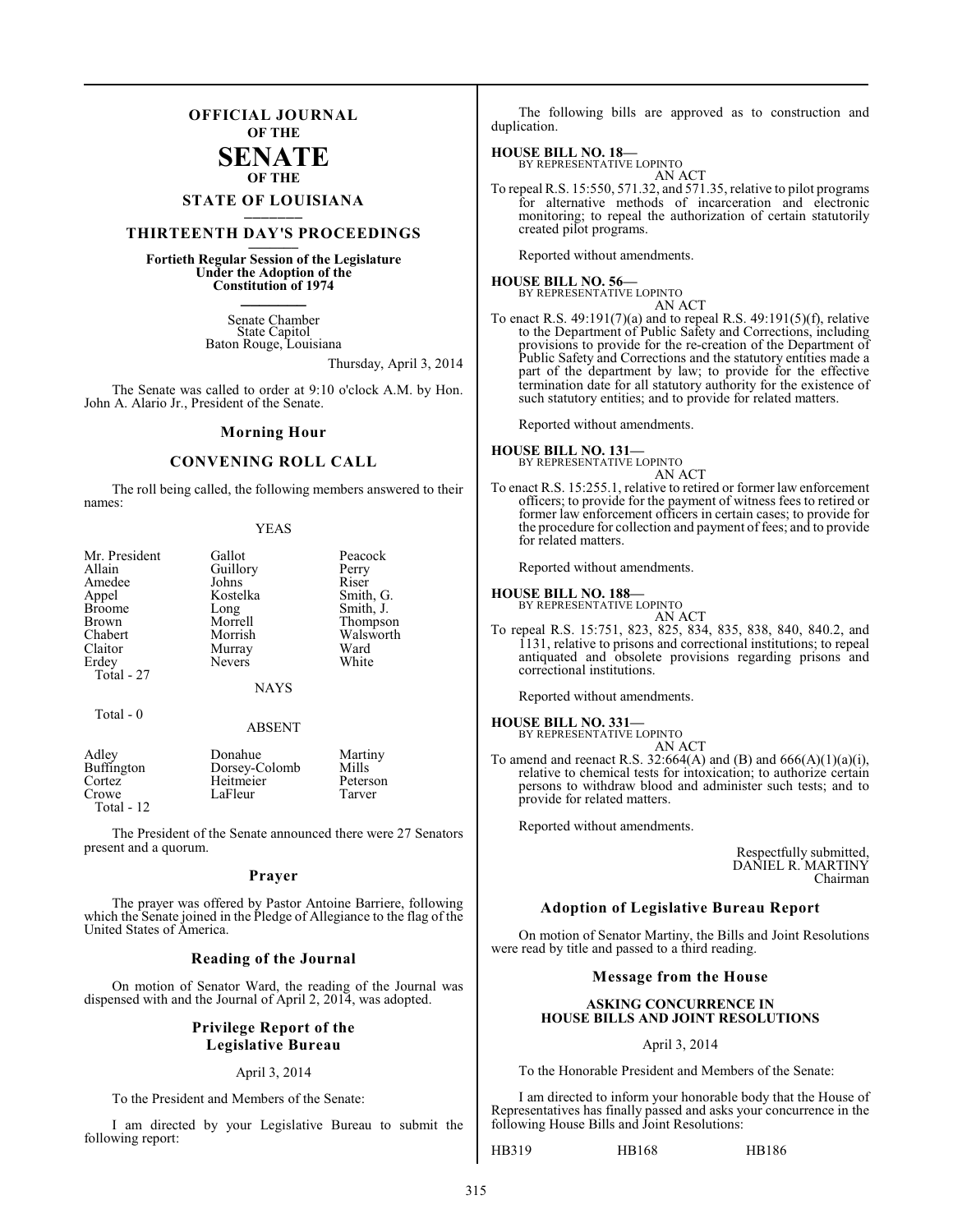| HB <sub>242</sub> | HB332 | HB353        |
|-------------------|-------|--------------|
| HB355             | HB419 | HB841        |
| HB863             | HB868 | <b>HB994</b> |

Respectfully submitted, ALFRED W. SPEER Clerk of the House of Representatives

#### **House Bills and Joint Resolutions on First Reading**

#### **HOUSE BILL NO. 168—**

- BY REPRESENTATIVES HOFFMANN, COX, HENSGENS, HILL, KATRINA JACKSON, POPE, STOKES, AND WILLMOTT AN ACT
- To amend and reenact R.S. 40:1300.252, 1300.256(A)(4), and  $1300.262(B)(1)(a)$  and  $(2)(a)$  and to enact R.S.  $40:1263$  and  $1300.256(A)(5)$ , relative to smoking regulation; to prohibit smoking in certain outdoor areas proximate to state office buildings; to provide relative to the purpose of certain smoking regulations; to provide for applicability; to provide for penalties; to provide for an effective date; and to provide for related matters.

The bill was read by title and placed on the Calendar for a second reading.

**HOUSE BILL NO. 186—** BY REPRESENTATIVES HENRY, HENRY BURNS, CARMODY, COX, FOIL, AND THOMPSON AN ACT

To amend and reenact R.S. 56:116.1(B)(3), to enact R.S. 56:116.6, and to repeal R.S. 56:116.1(D)(3), relative to hunting; to provide for hunting game birds, wild quadrupeds, outlaw quadrupeds, nutria, and beaver; to provide for hunting with sound suppressing devices; and to provide for related matters.

The bill was read by title and placed on the Calendar for a second reading.

#### **HOUSE BILL NO. 242—**

BY REPRESENTATIVE ARMES AN ACT

To enact R.S. 17:419.3, relative to school support personnel; to provide with respect to compensation for school support personnel who serve as substitute teachers; and to provide for related matters.

The bill was read by title and placed on the Calendar for a second reading.

# **HOUSE BILL NO. 319—** BY REPRESENTATIVE FOIL

AN ACT

To amend and reenact R.S. 12:1501, 1502(A), 1601 through 1604, and 1701, R.S. 44:4.1(B)(5), R.S. 49:222(B)(1) and (6), and Code of Civil Procedure Article 611, to enact R.S. 12:1-101 through 1-1704, and 1702 through 1704, and to repeal R.S. 12:1 through 178 and 1605 through 1607, relative to corporations; to provide for general provisions; to provide for incorporation; to provide for the purposes and powers of corporations; to provide for names; to provide for offices and agents; to provide for shares and distributions; to provide with respect to shareholders; to provide with respect to directors and officers; to provide for domestication and conversion; to provide for the amendment of articles of incorporation and bylaws; to provide for mergers and share exchanges; to provide for the disposition of assets; to provide for appraisal rights; to provide for dissolution; to provide for foreign corporations; to provide for records and reports; to provide for transition provisions; to provide for the applicability of Chapter 24 of Title 12 of the Louisiana Revised Statutes of 1950; to provide for the conversion of business organizations; to provide for fees; to provide for derivative

# **Page 2 SENATE 13th DAY'S PROCEEDINGS**

actions; to provide for the continuous revision of Title 12 of the Louisiana Revised Statutes of 1950; to provide an effective date; and to provide for related matters.

The bill was read by title and placed on the Calendar for a second reading.

#### **HOUSE BILL NO. 332—**

BY REPRESENTATIVE LOPINTO AN ACT

To amend and reenact R.S.  $40:966(B)(1)$  and  $(C)(1)$ , relative to the Uniform Controlled Dangerous Substances Law; to amend penalties for certain offenses; to provide for minimum mandatory sentence; to provide for required treatment; and to provide for related matters.

The bill was read by title and placed on the Calendar for a second reading.

#### **HOUSE BILL NO. 353—**

BY REPRESENTATIVES BURFORD, HENRY BURNS, GUINN, AND THOMPSON AND SENATOR BUFFINGTON AN ACT

To amend and reenact R.S. 56:116.1(D)(2), relative to taking of outlaw quadrupeds, nutria, and beaver; to allow the taking of feral hogs and coyotes at any time throughout the year; and to provide for related matters.

The bill was read by title and placed on the Calendar for a second reading.

# **HOUSE BILL NO. 355—** BY REPRESENTATIVE DANAHAY

AN ACT

To amend and reenact R.S. 26:354(I) and 492(A) and to repeal Part IV of Chapter 17 of Subtitle II of Title 47 of the Louisiana Revised Statutes of 1950, comprised of R.S. 47:1471, relative to gallonage taxes; to provide with respect to the reporting and payment of certain state and local taxes by dealers of beverages of certain alcoholic content; to provide for the approval of an application for a waiver of penalties imposed on a dealer for failure to timely report and pay the tax; to provide for authority of the secretary of the Department of Revenue; to provide relative to the jurisdiction of the Board of Tax Appeals regarding certain alcoholic beverage permits; to direct the Louisiana State Law Institute to redesignate and rename certain provisions of current law; to provide for effectiveness; and to provide for related matters.

The bill was read by title and placed on the Calendar for a second reading.

**HOUSE BILL NO. 419—** BY REPRESENTATIVE MONTOUCET

AN ACT To enact R.S. 38:215.1, relative to maintenance of public drainage; to prohibit refusal of access to public drainage for maintenance purposes; to provide relative to a determination of the right of access by a court of competent jurisdiction; to provide for an award of court costs and attorney fees; to provide for definitions; and to provide for related matters.

The bill was read by title and placed on the Calendar for a second reading.

#### **HOUSE BILL NO. 841—**

BY REPRESENTATIVE LEGER

AN ACT To amend and reenact R.S. 12:1301(A)(18) and 1316 and to enact R.S. 12:1318(E) and 1370, relative to limited liability companies; to provide for the definition of person as it relates to limited liability companies; to provide relative to voting of managers; to provide relative to voting by proxy; and to provide for related matters.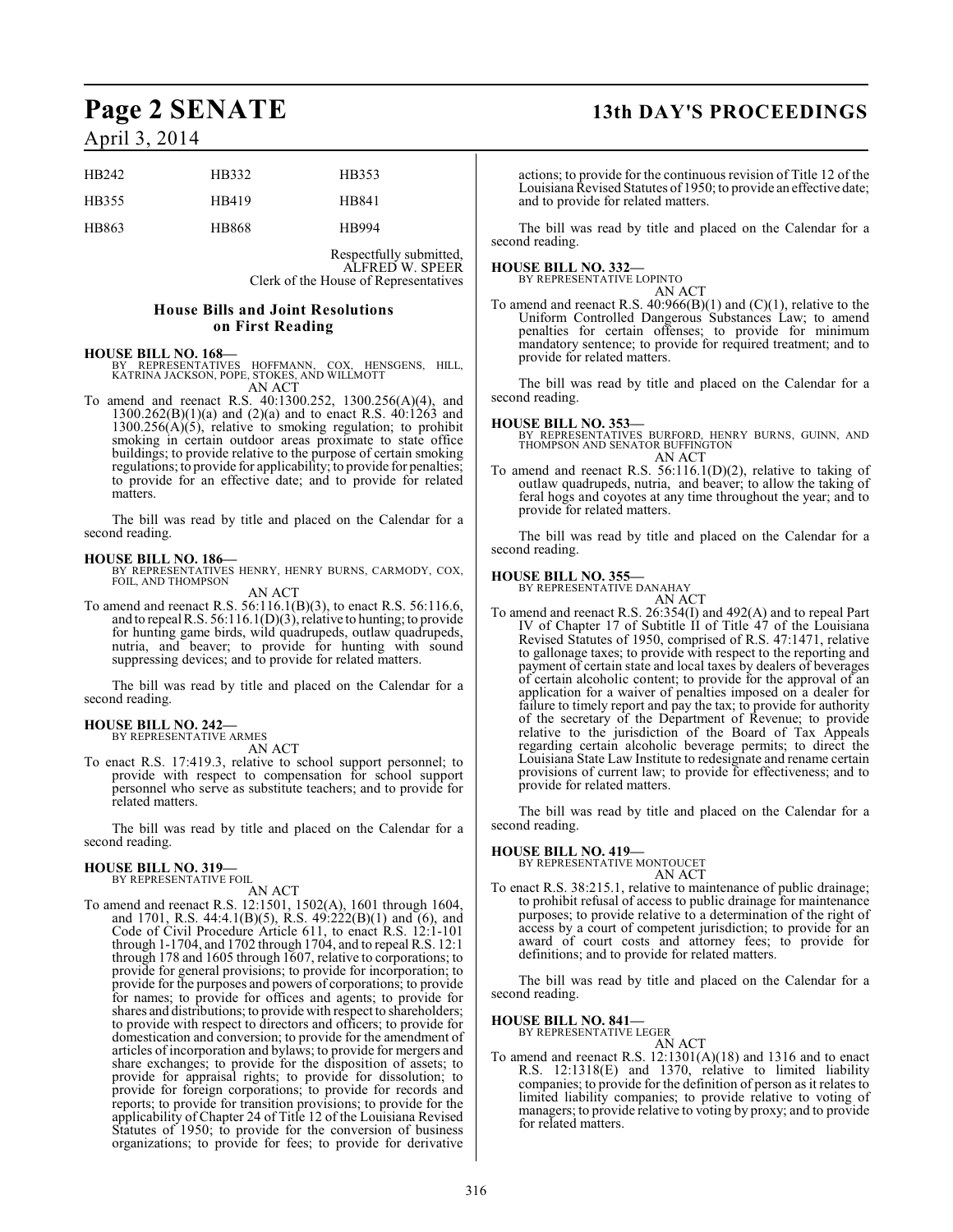# **13th DAY'S PROCEEDINGS Page 3 SENATE**

# April 3, 2014

The bill was read by title and placed on the Calendar for a second reading.

- **HOUSE BILL NO. 863—** BY REPRESENTATIVES DANAHAY, JOHNSON, RITCHIE, ROBIDEAUX, WHITNEY, AND WILLMOTT AN ACT
- To amend and reenact R.S. 36:801.1(A) and R.S. 47:302(K)(7), 337.2(D), 337.45(A)(1) and (B), 337.48(A), 337.51(A), (B), and  $(C)(2)$ , 337.53 $(C)$ , 337.54, 337.63 $(A)(1)$  and  $(2)$ ,  $(B)$ , and  $(D)$ , 337.67(B)(3), (C)(3), and (D)(2), 337.77(F), 337.81(A)(2) and (C), 337.86(E)(2)(a), 337.101(A)(2)(a), 1401, 1402, 1403(A) and (B), 1410, 1413, 1431, 1432, 1436, 1437, and 1451, and R.S. 49:967(A) and 968(B)(9), to enact R.S. 36:53(J) and R.S. 47:337.2(A)(1)(c), 337.77(G), 337.81.1, 337.86(E)(1)(d), 1407(3), 1414(E), 1417, and 1418, and to repeal R.S. 36:4(B)(1)(p) and R.S. 47:337.51.1 and 337.101(A)(2)(c), (B), and (C), relative to disputes concerning taxes, fees, and claims against the state and its political subdivisions; to provide relative to the composition, compensation, procedures, and jurisdiction of the Board of Tax Appeals; to provide for the dedication of certain revenues for support of the board; to transfer the board to the Department of State Civil Service; to provide with respect to procedures for collection and adjudication of local sales and use tax; to provide for redetermination of certain local sales and use tax assessments and overpayments; to authorize the transfer of certain cases to and from the board and certain courts; to provide for definitions; to provide for effectiveness; and to provide for related matters.

The bill was read by title and placed on the Calendar for a second reading.

# **HOUSE BILL NO. 868—** BY REPRESENTATIVE PONTI

AN ACT To amend and reenact R.S. 40:1749.12(10), 1749.13(B)(5), 1749.14(C)(1)(a), and 1749.20(A)(2) and (3) and (B), relative to the Louisiana Underground Utilities and Facilities Damage Prevention Law; to add to the definition of "mark by time"; to allow for mutual agreements to extend time periods between notification and activity; to allow the use of supplemental offset markings; to provide relative to penalties; and to provide for

The bill was read by title and placed on the Calendar for a second reading.

#### **HOUSE BILL NO. 994—** BY REPRESENTATIVE PONTI

related matters.

AN ACT

To amend and reenact R.S. 51:2395(A)(7), relative to the Louisiana Business and Industrial Development Company Act; to provide an exception for certain financing requirements of entities licensed in this state to transact business as a business and industrial development company; and to provide for related matters.

The bill was read by title and placed on the Calendar for a second reading.

## **Senate Resolutions on Second Reading**

#### **SENATE RESOLUTION NO. 38—** BY SENATOR GUILLORY

A RESOLUTION

To commend posthumously Al J. Ransome for hisservice to the state of Louisiana.

On motion of Senator Guillory the resolution was read by title and adopted.

#### **SENATE RESOLUTION NO. 39—**

BY SENATOR GARY SMITH A RESOLUTION

To commend and congratulate Brandon Oubre of Norco, a junior at Louisiana State University in Baton Rouge, on being named a Goldwater Scholar.

On motion of Senator Gary Smith the resolution was read by title and adopted.

#### **Senate Concurrent Resolutions on Second Reading**

#### **SENATE CONCURRENT RESOLUTION NO. 56—** BY SENATOR CLAITOR

A CONCURRENT RESOLUTION To commend and to congratulate Donna Lamonte of Baton Rouge upon receipt of the Presidential Award for Excellence in Mathematics and Science Teaching and to recognize her many contributions to education and the teaching profession.

The concurrent resolution was read by title. Senator Claitor moved to adopt the Senate Concurrent Resolution.

#### **ROLL CALL**

The roll was called with the following result:

#### YEAS

| Mr. President<br>Adley<br>Allain<br>Amedee<br>Appel<br>Broome<br>Brown<br>Buffington<br>Chabert<br>Claitor<br>Cortez<br>Total - 33<br>Total - 0 | Crowe<br>Erdey<br>Gallot<br>Guillory<br>Johns<br>Kostelka<br>Long<br>Mills<br>Morrell<br>Morrish<br>Murray<br><b>NAYS</b> | <b>Nevers</b><br>Peacock<br>Perry<br>Peterson<br>Riser<br>Smith, G.<br>Smith, J.<br>Thompson<br>Walsworth<br>Ward<br>White |
|-------------------------------------------------------------------------------------------------------------------------------------------------|---------------------------------------------------------------------------------------------------------------------------|----------------------------------------------------------------------------------------------------------------------------|
|                                                                                                                                                 | <b>ABSENT</b>                                                                                                             |                                                                                                                            |
| Donahue<br>Dorsey-Colomb<br>Total - 6                                                                                                           | Heitmeier<br>LaFleur                                                                                                      | Martiny<br>Tarver                                                                                                          |

The Chair declared the Senate adopted the Senate Concurrent Resolution and ordered it sent to the House.

**SENATE CONCURRENT RESOLUTION NO. 57—**<br>BY SENATORS ERDEY, ALLAIN, APPEL, BROWN, CORTEZ, CROWE,<br>GUILLORY, HEITMEIER, JOHNS, KOSTELKA, MILLS, MORRISH,<br>PERRY, THOMPSON AND WALSWORTH A CONCURRENT RESOLUTION

To urge and request that the Department of Health and Hospitals and the Department of Children and Family Services coordinate efforts to improve the accuracy of the Supplemental Nutrition Assistance Program, particularly with respect to having the names of deceased recipients removed from the list of eligible recipients.

The resolution was read by title and referred by the President to the Committee on Health and Welfare.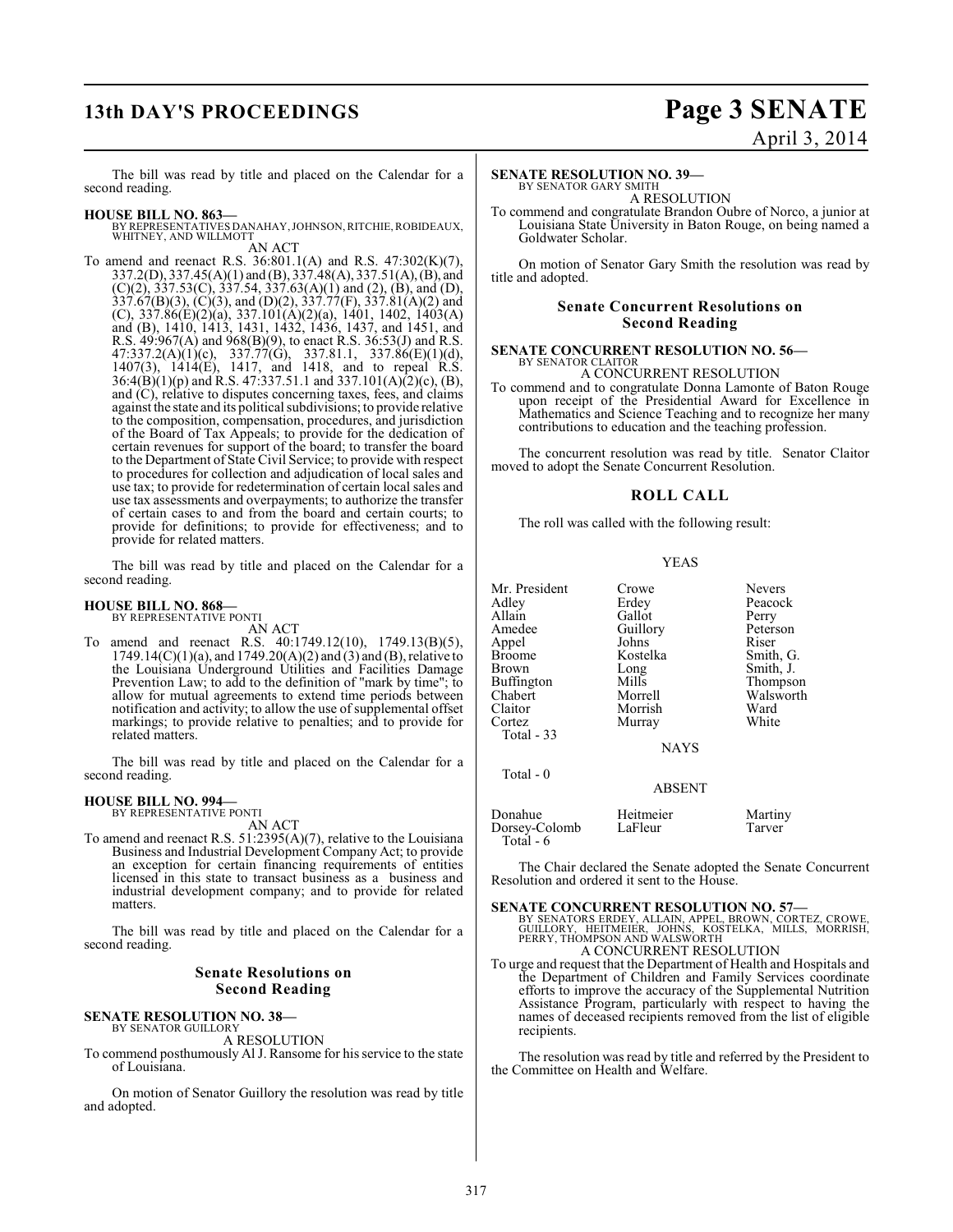# **Page 4 SENATE 13th DAY'S PROCEEDINGS**

April 3, 2014

#### **SENATE CONCURRENT RESOLUTION NO. 58—**

BY SENATOR GALLOT AND REPRESENTATIVE SHADOIN A CONCURRENT RESOLUTION

To commend Tom Thompson on his retirement and for twenty years of meritorious and dedicated service as the chairman of Lincoln Parish Fire Protection District No. 1.

The concurrent resolution was read by title. Senator Gallot moved to adopt the Senate Concurrent Resolution.

#### **ROLL CALL**

The roll was called with the following result:

#### YEAS

| Mr. President           | Crowe       | <b>Nevers</b> |
|-------------------------|-------------|---------------|
| Adley                   | Erdey       | Peacock       |
| Allain                  | Gallot      | Perry         |
| Amedee                  | Guillory    | Peterson      |
| Appel                   | Johns       | Riser         |
| <b>Broome</b>           | Kostelka    | Smith, G.     |
| Brown                   | Long        | Smith, J.     |
| Buffington              | Mills       | Thompson      |
| Chabert                 | Morrell     | Walsworth     |
| Claitor                 | Morrish     | Ward          |
| Cortez                  | Murray      | White         |
| Total - 33<br>Total - 0 | <b>NAYS</b> |               |

### ABSENT Donahue Heitmeier Martiny<br>Dorsey-Colomb LaFleur Tarver Dorsey-Colomb Total - 6

The Chair declared the Senate adopted the Senate Concurrent Resolution and ordered it sent to the House.

#### **SENATE CONCURRENT RESOLUTION NO. 59—** BY SENATOR DONAHUE

A CONCURRENT RESOLUTION

To commend and congratulate Amanda Warren of Mandeville upon receipt of the Presidential Award for Excellence in Mathematics and Science Teaching and to recognize her many contributions to education and the teaching profession.

On motion of Senator Murray the resolution was read by title and returned to the Calendar, subject to call.

### **House Bills and Joint Resolutions on Second Reading**

#### **HOUSE BILL NO. 42—**

BY REPRESENTATIVE PEARSON AN ACT

To amend and reenact R.S.  $11:102(B)(3)(d)(vi)$ , relative to the liabilities of the Louisiana School Employees' Retirement System; to establish accounts for the full or partial payment of such liabilities; to provide for credits to such accounts; to provide for application of funds from certain accounts toward such liabilities; to provide an effective date; and to provide for related matters.

The bill was read by title and referred by the President to the Committee on Retirement.

#### **HOUSE BILL NO. 54—**

BY REPRESENTATIVES JAMES AND FOIL AN ACT

To enact R.S. 13:1894.2, relative to city or municipal courts; to require the assessment of additional costs for specific alcohol related violations; to require any city or municipal court with

certain specialized divisions or sections to impose certain costs; to require the creation of a special fund for deposit of all fees collected; to provide for the disposition and use of collected fees; and to provide for related matters.

The bill was read by title and referred by the President to the Committee on Finance.

**HOUSE BILL NO. 126—** BY REPRESENTATIVE HENRY BURNS AN ACT

To amend and reenact R.S. 32:863.1(B), relative to evidence of compulsory motor vehicle liability security contained in a motor vehicle; to provide for document requirements; to provide for compliance checks by law enforcement officers; and to provide for related matters.

The bill was read by title and referred by the President to the Committee on Transportation, Highways and Public Works.

#### **HOUSE BILL NO. 180—**

BY REPRESENTATIVE DOVE AN ACT

To amend and reenact R.S. 17:3402(D)(1), relative to Montessori schools; to authorize the extension of Montessori school programs through high school; and to provide for related matters.

The bill was read by title and referred by the President to the Committee on Education.

**HOUSE BILL NO. 187—**<br>BY REPRESENTATIVES LOPINTO, ADAMS, ARNOLD, BADON,<br>BERTHELOT, WESLEY BISHOP, BROADWATER, BROSSETT, DOVE,<br>GAROFALO, HUNTER, JAMES, KLECKLEY, MORENO, SCHEXNAYDER,<br>TALBOT, AND WOODRUFF AND SENATOR GARY SM AN ACT

To amend and reenact R.S. 14:286(D), R.S. 40:34(B)(1)(a)(viii),  $(h)(v)$ , (i), and (j), and R.S. 44:4.1(B)(26), to enact Chapter 1-C of Code Title IV of Code Book III of Title 9 of the Louisiana Revised Statutes of 1950, to be comprised of R.S. 9:2718 through 2720.15, R.S. 14:286(E), and Part VII of Chapter 2 of Title 40 of the Louisiana Revised Statutes of 1950, to be comprised of R.S. 40:93 through 97, and to repeal R.S. 9:2713, relative to surrogacy; to provide for amendments to birth certificates; to provide for definitions relative to surrogacy contracts; to provide for genetic surrogacy contracts; to provide for the enforceability of gestational surrogacy contracts; to provide for the parties to a gestational surrogacy contract; to provide for contractual requirements for a gestational surrogacy contract; to provide for a proceeding to approve a gestational surrogacy contract; to provide for the check of the criminal records of the parties to a gestational surrogacy contract; to provide for an order preceding embryo transfer relative to a gestational surrogacy contract; to provide for matters relative to multiple attempts at in utero embryo transfer; to provide for confidentiality of the proceedings relative to a gestational surrogacy contract; to provide for continuing and exclusive jurisdiction to the proceedings relative to a gestational surrogacy contract; to provide for the termination of a gestational surrogacy contract by notice; to provide for remedies for the failure to perform under a gestational surrogacy contract; to provide for the termination of a gestational surrogacy contract and for the effects of divorce, nullity, and death on a gestational surrogacy contract; to provide for the effect of a subsequent marriage of the gestational mother on a gestational surrogacy contract; to provide for a post-birth order; to provide for DNA testing when the child is alleged not to be the child of the intended parents; to provide for time limitations and finality; to prohibit certain acts relative to a gestational surrogacy contract occurring on or after the effective date; to provide for data collection; and to provide for related matters.

The bill was read by title and referred by the President to the Committee on Judiciary A.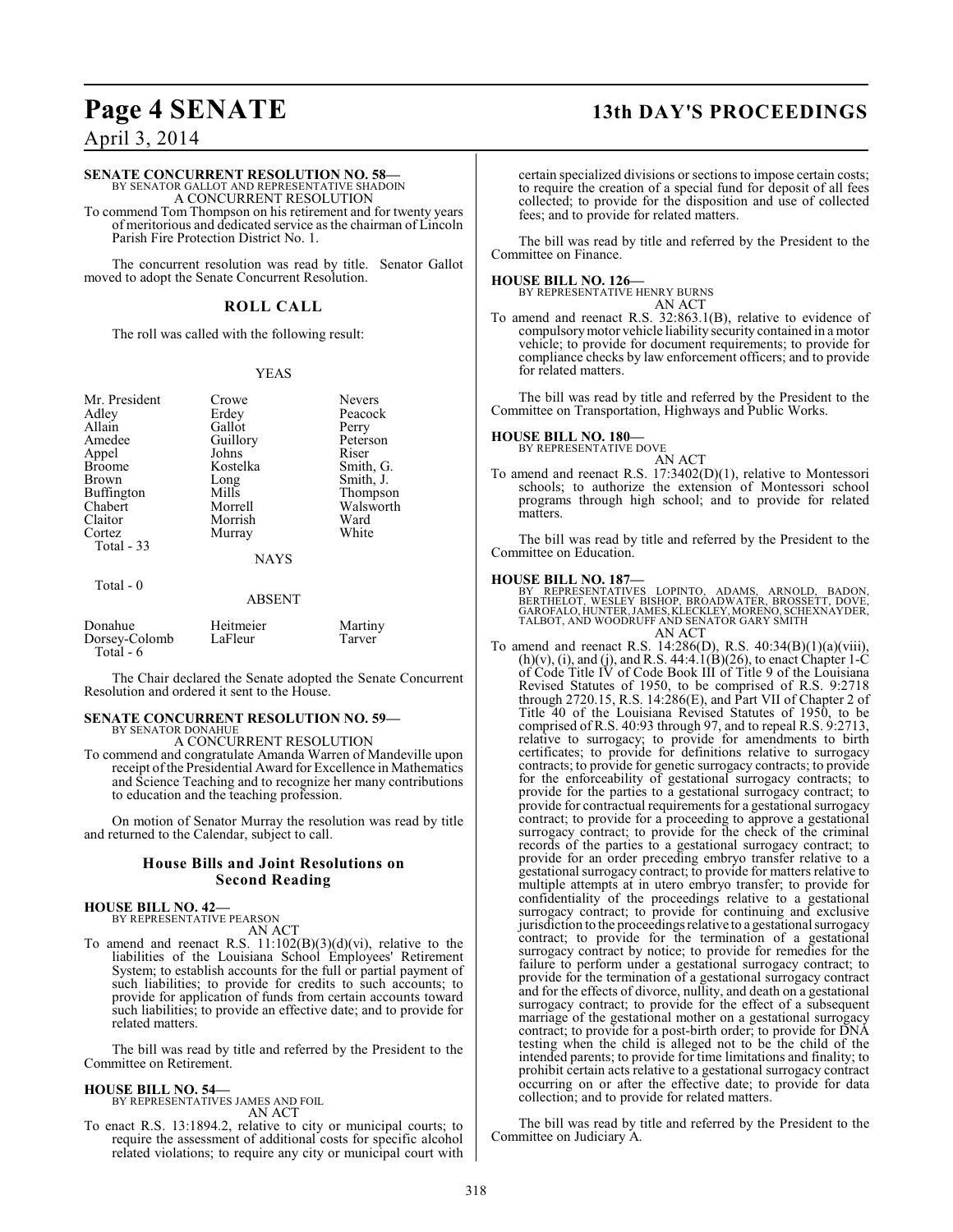# **13th DAY'S PROCEEDINGS Page 5 SENATE**

# April 3, 2014

#### **HOUSE BILL NO. 194—**

BY REPRESENTATIVE ROBIDEAUX AN ACT

To enact Subpart PP of Part 1 of Chapter 1 of Subtitle II of Title 47 of the Louisiana Revised Statutes of 1950, to be comprised of R.S. 47:120.231, relative to state individual income tax return checkoffs for certain donations; to provide for a method for individuals to donate all or a portion of any refund due to them to Louisiana State Troopers Charities, Inc.; to provide for the administration and disbursement of donated monies; to provide for reporting; to provide for an effective date; and to provide for related matters.

The bill was read by title and referred by the President to the Committee on Revenue and Fiscal Affairs.

# **HOUSE BILL NO. 267—** BY REPRESENTATIVE PONTI

AN ACT

To amend and reenact R.S. 39:551.1 and 997(A) and R.S. 51:1157.1, relative to bond insurance; to remove the Board of Commerce and Industry and the secretary of the Department of Economic Development from the process of bond approval; and to provide for related matters.

The bill was read by title and referred by the President to the Committee on Commerce, Consumer Protection, and International Affairs.

# **HOUSE BILL NO. 300—** BY REPRESENTATIVE GREENE

AN ACT

To amend and reenact Civil Code Articles 112(B)(2) and 113, relative to spousal support; to provide for consideration of an interim allowance or final child support obligation in the determination of interim and final spousal support; and to provide for related matters.

The bill was read by title and referred by the President to the Committee on Judiciary A.

#### **HOUSE BILL NO. 344—** BY REPRESENTATIVE ARMES

AN ACT

To enact R.S. 56:104(B)(3) and 302.2(D), relative to fees for hunting and fishing licenses; to provide relative to fees to be paid by surviving spouses of members of certain military service branches killed in action; and to provide for related matters.

The bill was read by title and referred by the President to the Committee on Natural Resources.

#### **HOUSE BILL NO. 349—**

BY REPRESENTATIVE BARRAS AN ACT

To amend and reenactR.S. 41:1215(B)(7), relative to leases of public property by public benefit corporations; to authorize lease payments to be made annually, quarterly, or monthly; and to provide for related matters.

The bill was read by title and referred by the President to the Committee on Natural Resources.

#### **HOUSE BILL NO. 357—** BY REPRESENTATIVE GREENE

AN ACT

To amend and reenact Code of Civil Procedure Article 3945(F), relative to incidental orders of temporary child custody; to provide for allocation of the minor child's time between parents when an ex parte order is denied; and to provide for related matters.

The bill was read by title and referred by the President to the Committee on Judiciary A.

#### **HOUSE BILL NO. 456—**

BY REPRESENTATIVE SCHRODER AN ACT

To enact R.S. 33:2541.3, relative to the municipal fire and police civil service; to provide relative to the position of police chief for the city of Covington; to provide that such position is in the unclassified service; to provide relative to the appointment, supervision, and discharge of any person in any such position; to provide relative to qualifications; to provide relative to resignation from the position and return to the classified service; and to provide for related matters.

The bill was read by title and referred by the President to the Committee on Local and Municipal Affairs.

# **HOUSE BILL NO. 484—** BY REPRESENTATIVE SIMON

AN ACT To amend and reenact R.S. 32:403.3, relative to the deaf and hard of hearing; to provide for a deaf or hard of hearing designation on the registration of a motor vehicle; to authorize the secretary of the Department of Public Safety and Corrections to promulgate rules and regulations to implement the deaf or hard of hearing designation; and to provide for related matters.

The bill was read by title and referred by the President to the Committee on Transportation, Highways and Public Works.

# **HOUSE BILL NO. 582—** BY REPRESENTATIVE JONES

AN ACT

To enact R.S. 33:2740.32, relative to the city of Morgan City; to create the Morgan City Development District; to provide for the governing authority thereof; to provide for its powers and duties; to provide relative to the levy and collection of taxes by the governing authority of the district; to provide relative to bonds and other indebtedness of the district; and to provide for related matters.

The bill was read by title and referred by the President to the Committee on Local and Municipal Affairs.

#### **HOUSE BILL NO. 641—**

BY REPRESENTATIVE HARRISON

AN ACT To amend and reenact R.S. 13:5713(A) and 5715(A)(2), R.S. 14:30(B)(1) and 95(H), and R.S. 17:2355.1, relative to coroners; to provide for duties of coroners relative to the investigation of deaths and the arrangement and expenses related to the disposition of bodies; to amend the definition of "peace officer" for purposes of first degree murder; to provide for the possession and concealing of handguns; to provide relative to the search of donor information; and to provide for related matters.

The bill was read by title and referred by the President to the Committee on Judiciary B.

#### **HOUSE BILL NO. 656—**

BY REPRESENTATIVE MILLER

AN ACT To amend and reenact R.S. 19:3 and 104, relative to expropriation; to prohibit the expropriation of certain property; and to provide for related matters.

The bill was read by title and referred by the President to the Committee on Judiciary A.

**HOUSE BILL NO. 832—** BY REPRESENTATIVE BROADWATER AN ACT

To enact R.S. 17:3803(B)(1)(k), relative to the investment authority of the state treasurer; to provide relative to the investment of certain monies in the Louisiana Education Quality Trust Fund; to authorize certain permissible investments; to provide for certain limitations; and to provide for related matters.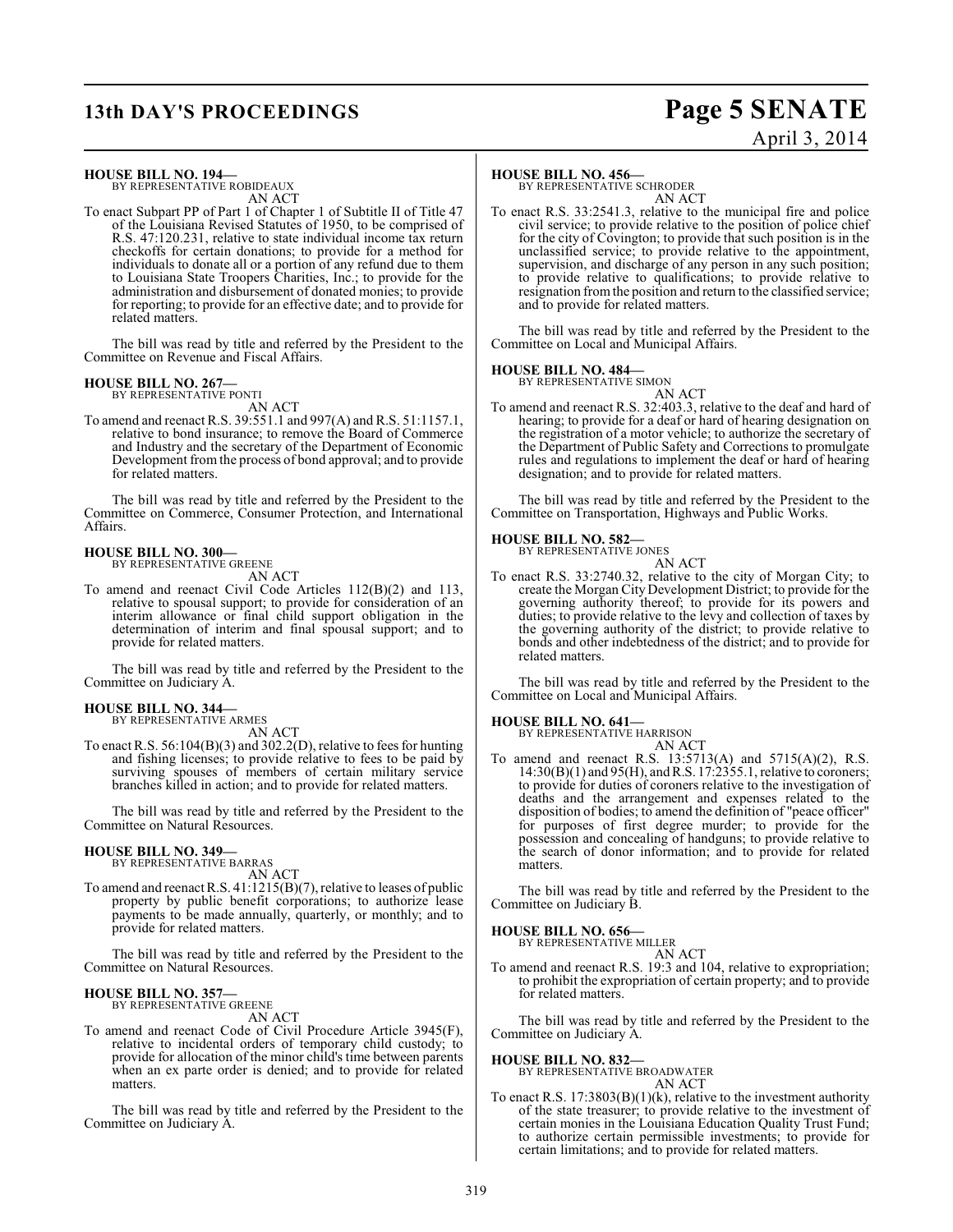# **Page 6 SENATE 13th DAY'S PROCEEDINGS**

## April 3, 2014

The bill was read by title and referred by the President to the Committee on Finance.

#### **HOUSE BILL NO. 840—**

BY REPRESENTATIVE NANCY LANDRY AN ACT

To amend and reenact Code of Civil Procedure Article 74.2(E), relative to forum non conveniens; to provide for the transfer of certain divorce proceedings; and to provide for related matters.

The bill was read by title and referred by the President to the Committee on Judiciary A.

#### **HOUSE BILL NO. 896—**

BY REPRESENTATIVES DANAHAY AND WILLMOTT AN ACT

To enact R.S. 32:43, relative to automated speed enforcement devices; to prohibit the installation and use of automated speed enforcement systems on state highways; to prohibit the imposition and collection of certain fines, fees, or penalties under certain circumstances; to provide for definitions; and to provide for related matters.

The bill was read by title and referred by the President to the Committee on Transportation, Highways and Public Works.

#### **HOUSE BILL NO. 940—**

BY REPRESENTATIVES ABRAMSON, BILLIOT, BROSSETT, MORENO, JAY MORRIS, ST. GERMAIN, AND WILLMOTT AN ACT

To enact R.S. 13:2575.6, relative to adjudication procedures in the city of New Orleans; to authorize the adoption of nuisance ordinances relative to sanitation and litter violations; to provide for administrative adjudication proceedings for sanitation and litter violations; to provide for the notice and procedures for the administrative adjudication hearing; to provide for civil fines and penalties; to provide for an appeal process; and to provide for related matters.

The bill was read by title and referred by the President to the Committee on Judiciary A.

#### **HOUSE BILL NO. 998—** BY REPRESENTATIVE ORTEGO

AN ACT

To amend and reenact R.S. 32:235(A) and to enact R.S.  $25:651(C)(7)$ , relative to the uniform highway marking system manual and specifications for a uniform system of traffic control devices; to require the Department of Transportation and Development to adopt a supplement and specifications to the manual on uniform traffic control devices permitting parish governing authorities to request bilingual signs on certain roads; to provide guidelines for the supplement to be adopted by the Department of Transportation and Development; to provide for additional authority for the Council for the Development of French in Louisiana; and to provide for related matters.

The bill was read by title and referred by the President to the Committee on Transportation, Highways and Public Works.

**HOUSE BILL NO. 1012—** BY REPRESENTATIVES LORUSSO, ADAMS, BILLIOT, STOKES, WILLMOTT, AND WOODRUFF AND SENATORS APPEL, MARTINY, AND PETERSON

AN ACT

To amend and reenact R.S. 33:1420.19, relative to Jefferson Parish; to provide relative to a special taxing district located within the parish; to provide relative to the boundaries, purpose, and governance of the district; to provide relative to the powers and duties of the district and its governing board; to provide relative to district funding; and to provide for related matters.

The bill was read by title and referred by the President to the Committee on Local and Municipal Affairs.

#### **Senate Bills and Joint Resolutions on Second Reading Reported by Committees**

**SENATE BILL NO. 28—** BY SENATOR HEITMEIER

AN ACT

To amend and reenact R.S. 49:148.4.1(C), relative to suitable accommodation for breastfeeding and lactation in state-owned buildings; to provide for the effective date and the number of buildings involved; and to provide for related matters.

Reported favorably by the Committee on Senate and Governmental Affairs. The bill was read by title, ordered engrossed and passed to a third reading.

**SENATE BILL NO. 60—** BY SENATOR GALLOT

AN ACT

To amend and reenact R.S.  $18:463(A)(1)(a)$  and  $551(D)$  and to repeal R.S. 18:441(B)(4), relative to the Louisiana Election Code; to provide for the designation of political party affiliation of candidates on the notice of candidacy and ballot; to provide for recognition of certain political parties; and to provide for related matters.

Reported with amendments by the Committee on Senate and Governmental Affairs.

#### **SENATE COMMITTEE AMENDMENTS**

Amendments proposed by Senate Committee on Senate and Governmental Affairs to Original Senate Bill No. 60 by Senator Gallot

### AMENDMENT NO. 1

On page 1, line 2, after "To" delete "amend and reenact R.S.  $18:463(A)(1)(a)$  and  $551(D)$  and to"

#### AMENDMENT NO. 2

On page 1, line 3, after "Code;" delete the remainder of the line and delete line 4 and insert "to provide for"

#### AMENDMENT NO. 3

On page 1, line 7 after "Section 1" delete the remainder of the line and delete lines 8 through 17 and on page 2, delete lines 1 through 15

#### AMENDMENT NO. 4

On page 2, line 16, delete "Section 2."

#### AMENDMENT NO. 5

On page 2, after line 16 insert,

"Section 2. This Act shall become effective on January 1, 2015; if vetoed by the governor and subsequently approved by the legislature, this Act shall become effective on January 1, 2015, or on the day following such approval by the legislature, whichever is later."

On motion of Senator Amedee, the committee amendment was adopted. The amended bill was read by title, ordered engrossed and passed to a third reading.

# **SENATE BILL NO. 71—**<br>BY SENATOR MORRELL

AN ACT To amend and reenact R.S. 37:3708 and 3715(6), relative to the Behavior Analyst Practice Act; to provide for registration of line technicians; to provide for persons and practices not affected by the practice act; and to provide for related matters.

Reported with amendments by the Committee on Health and Welfare.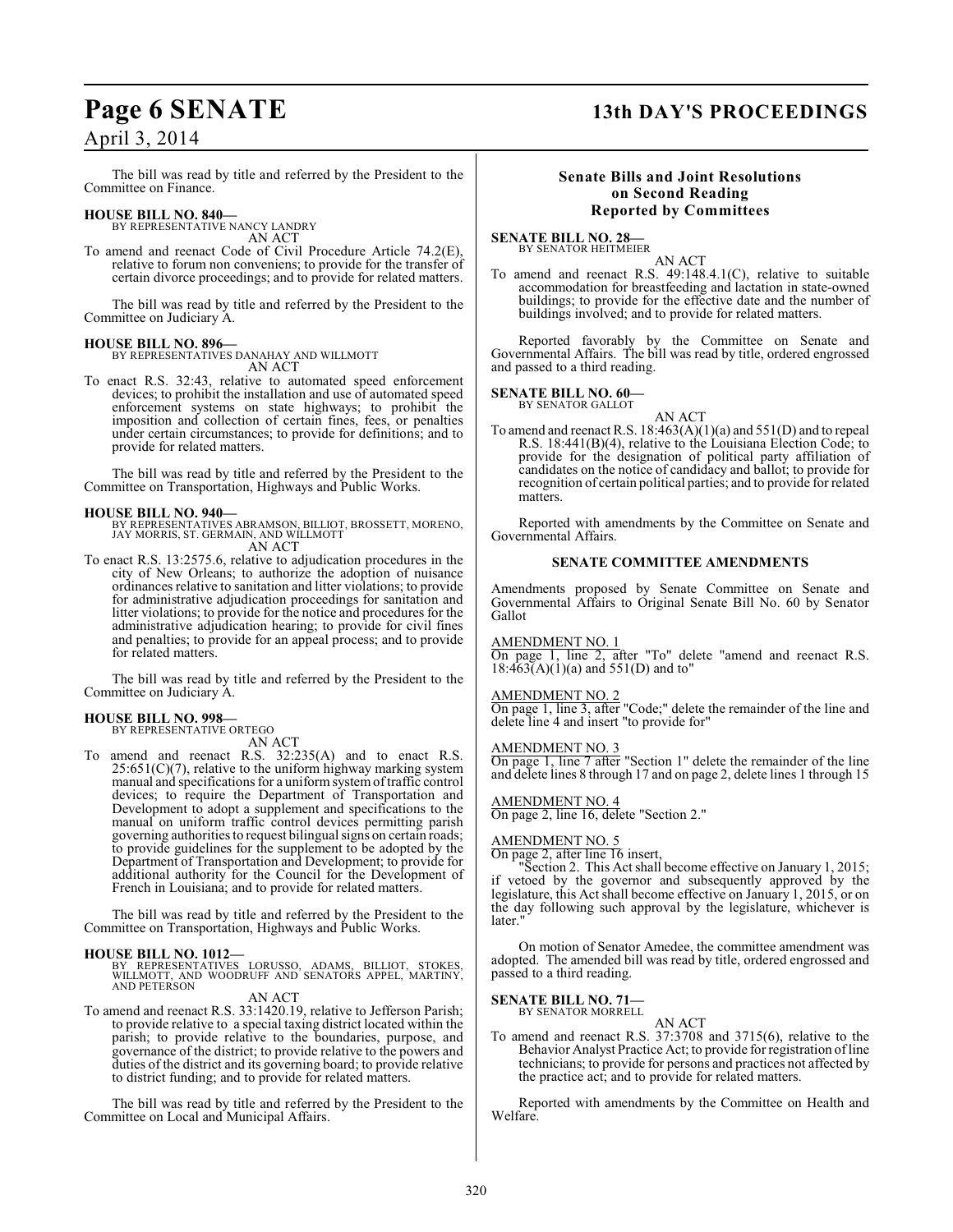# **13th DAY'S PROCEEDINGS Page 7 SENATE**

# April 3, 2014

#### **SENATE COMMITTEE AMENDMENTS**

Amendments proposed by Senate Committee on Health and Welfare to Original Senate Bill No. 71 by Senator Morrell

#### AMENDMENT NO. 1

On page 2, line 11, delete "practicum," and lines 12 through 14 in their entirety and insert: "**supervised field or clinical experience, provided the experience is conducted under the extended authority of the university faculty member assigned to the course and supervised by a licensed behavior analyst.** A"

On motion of Senator Heitmeier, the committee amendment was adopted. The amended bill was read by title, ordered engrossed and passed to a third reading.

# **SENATE BILL NO. 142—** BY SENATOR DORSEY-COLOMB

AN ACT

To enact R.S. 1:58.6, relative to sarcoma awareness; to designate the month of July as "Sarcoma Awareness Month" in Louisiana; to promote public awareness about the cancer and recognize those individuals who have been diagnosed with sarcoma; and to provide for related matters.

Reported favorably by the Committee on Senate and Governmental Affairs. The bill was read by title, ordered engrossed and passed to a third reading.

#### **SENATE BILL NO. 185—** BY SENATOR MILLS

AN ACT

To amend and reenact R.S. 28:53(F), relative to emergency certificates; to provide for the use of a copy of the emergency certificate transmitted by facsimile or other electronic device; and to provide for related matters.

Reported favorably by the Committee on Health and Welfare. The bill was read by title, ordered engrossed and passed to a third reading.

# **SENATE BILL NO. 194—** BY SENATOR MILLS AND REPRESENTATIVE HAZEL

## AN ACT

To amend and reenact R.S. 37:1102(A), 1103(7), (10), (11), and (12), 1105(A), (E), and (G),  $1106(A)(1)(a)$ , (c), (g), and (j) and  $(D)(1)$ ,  $1107(A)$ ,  $(F)$ , and  $(G)$ , the introductory paragraph of  $1110(A)$ ,  $(A)(4)$  through  $(7)$  and  $(B)$  through  $(E)$ ,  $1111(A)$ , 1114, 1116(B)(3), (C), and (D), 1119, 1121, 1122(A), and 1123(A)(6), to enact R.S. 37:1103(13) and (14), and to repeal R.S. 37:1113(6) and 1117(D), relative to mental health counselors; to provide for a provisional license as a provisional licensed marriage and family therapist; to provide for a provisional license as a provisional licensed professional counselor; to define a provisional licensed marriage and family therapist and a provisional licensed professional counselor; to provide for quorum of the Louisiana Licensed Professional Counselors Board of Examiners; to provide with respect to a fee schedule; to provide for requirements for licensure of a professional counselor; to provide for a provisional license; to provide for a temporary license and a temporary provisional license; to provide for disciplinary authority; to provide with respect to penalties; to provide for privileged communications; to provide a provisional licensure for provisional marriage and family therapist; to provide for a temporary provisional marriage and family therapist license; to provide for the renewal of a provisional marriage and family counselor license; to provide for prohibited acts; to provide for authorization to obtain criminal history record information; and to provide for related matters.

Reported favorably by the Committee on Health and Welfare. The bill was read by title, ordered engrossed and passed to a third reading.

#### **SENATE BILL NO. 235—**

BY SENATOR ALLAIN AND REPRESENTATIVE REYNOLDS AN ACT

To amend and reenact R.S. 42:19.1(A)(1), relative to the procedure of meetings of political subdivisions; to require the delivery of certain notices concerning meetings related to tax measures to certain officials and to certain state senators and representatives; to exclude certain meetings of political subdivisions from certain notice requirements; and to provide for related matters.

Reported with amendments by the Committee on Senate and Governmental Affairs.

#### **SENATE COMMITTEE AMENDMENTS**

Amendments proposed by Senate Committee on Senate and Governmental Affairs to Original Senate Bill No. 235 by Senator Allain

#### AMENDMENT NO. 1

On page 2, line 23, change "January 1, 2015" to "August 1, 2014"

On motion of Senator Amedee, the committee amendment was adopted. The amended bill was read by title, ordered engrossed and passed to a third reading.

# **SENATE BILL NO. 241—**<br>BY SENATOR THOMPSON

AN ACT

To enact R.S. 9:3554(A)(6) and (N), relative to the Louisiana Consumer Credit Law; to provide for powers of the commissioner of the Office of Financial Institutions; to provide for the collection of certain information and data; to provide for the reporting of certain information and data; and to provide for related matters.

Reported with amendments by the Committee on Commerce, Consumer Protection, and International Affairs.

#### **SENATE COMMITTEE AMENDMENTS**

Amendments proposed by Senate Committee on Commerce, Consumer Protection and International Affairs to Original Senate Bill No. 241 by Senator Thompson

#### AMENDMENT NO. 1

On page 1, line 5, after "data;" insert "to provide for penalties, remedies, and enforcement measures;"

#### AMENDMENT NO. 2

On page 2, line 14, after "**licensee**" insert "**, by March first of each year,**"

#### AMENDMENT NO. 3

On page 2, line 21, change "**penalties as**" to "**penalties, remedies, or enforcement measures**"

On motion of Senator Gallot, the committee amendment was adopted. The amended bill was read by title, ordered engrossed and passed to a third reading.

### **SENATE BILL NO. 255—**

BY SENATOR MARTINY AN ACT

To enact R.S. 51:1428, provides relative to Unfair Trade Practices and Consumer Protection Law; to provide relative to patent infringement; to provide for definitions; to provide for unfair and deceptive trade practices; to provide for damages; to provide for procedures, terms, and conditions; and to provide for related matters.

Reported with amendments by the Committee on Commerce, Consumer Protection, and International Affairs.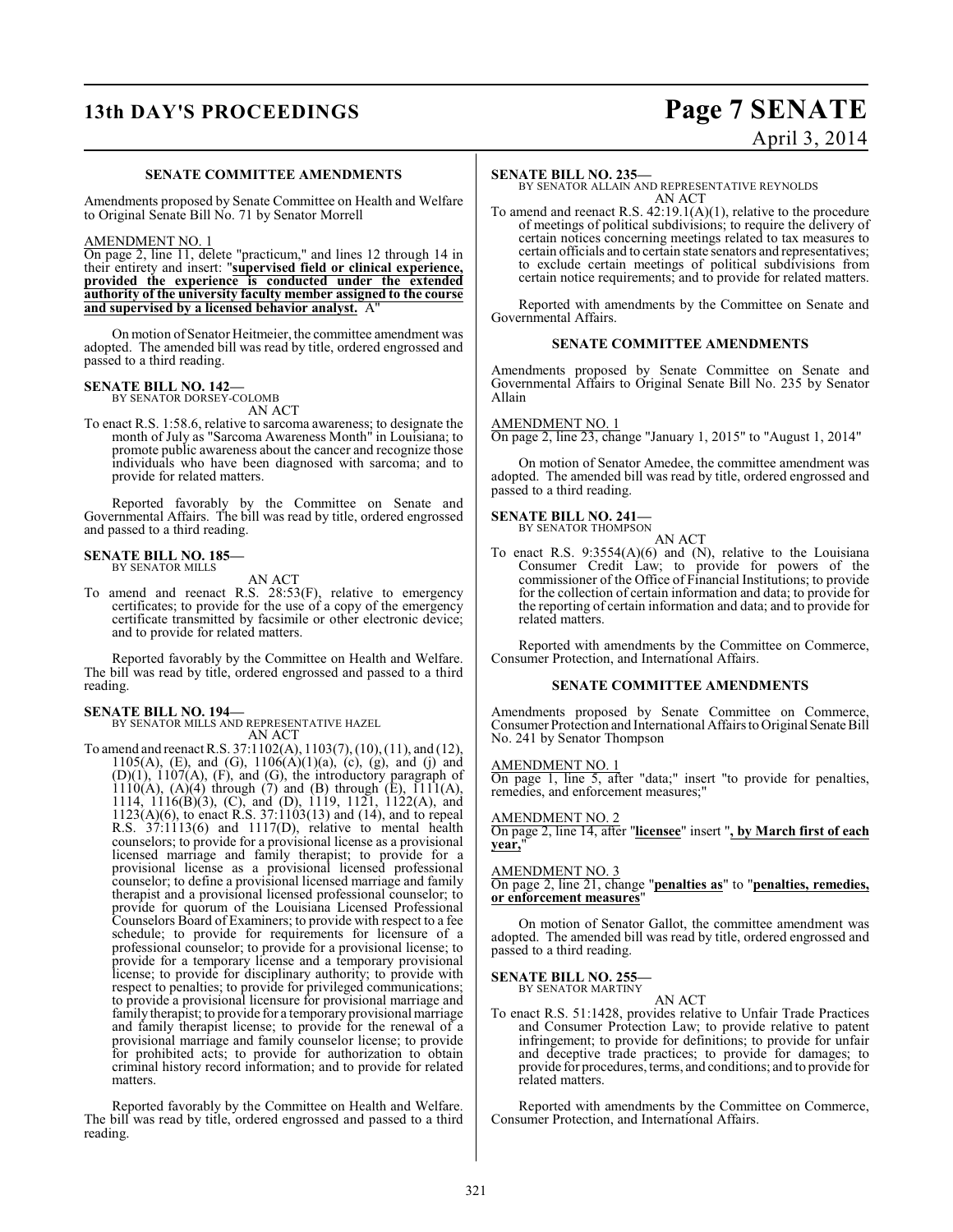# **Page 8 SENATE 13th DAY'S PROCEEDINGS**

## April 3, 2014

#### **SENATE COMMITTEE AMENDMENTS**

Amendments proposed by Senate Committee on Commerce, Consumer Protection and International Affairs to Original Senate Bill No. 255 by Senator Martiny

AMENDMENT NO. 1 On page 1, line 14, change "**target**" to "**end-user**"

#### AMENDMENT NO. 2

On page 1, line 16, change "**target**" to "**end-user**"

#### AMENDMENT NO. 3

On page 2, delete lines 1 through 8 and insert the following: "**(2) "End-user" means a consumer, whether an individual, business, or financial institution, who purchases, rents, leases, or otherwise obtains a product, service, or technology in the commercial market that is not for resale and is, or later becomes, the subject of a patent infringement assertion.**"

#### AMENDMENT NO. 4

On page 2, line 9, after "**infringement**" insert "**against an end-user**"

AMENDMENT NO. 5

On page 2, line 11, after "**infringement**" insert "**against an enduser**"

AMENDMENT NO. 6 On page 2, line 12, change "**target**" to "**end-user**"

#### AMENDMENT NO. 7

On page 2, delete lines 18 through 21 and insert the following: "**(iii) The factual allegations concerning the specific areas in which the products, services, or technology obtained by the enduser, or their use thereof, infringe the patent or are covered by the claims in the patent.**"

AMENDMENT NO. 8 On page 2, line 22, change "**a target**" to "**an end-user**"

AMENDMENT NO. 9 On page 2, line 24, delete "**accused**" and after "**technology**" insert "**obtained by the end-user**"

AMENDMENT NO. 10 On page 2, line 28, change "**target**" to "**end-user**"

AMENDMENT NO. 11 On page 3, line 2, after "**response**" insert "**from an end-user**"

AMENDMENT NO. 12 On page 3, line 4, after "**infringement**" insert "**against an end-user**"

AMENDMENT NO. 13 On page 3, line 8, after "**lawsuits**" insert "**against an end-user**"

AMENDMENT NO. 14 On page 3, delete line 13

AMENDMENT NO. 15 On page 3, line 15, after "**infringement**" insert "**against an enduser**"

AMENDMENT NO. 16 On page 3, line 16, change "**a target**" to "**an end-user**"

AMENDMENT NO. 17 On page 3, line 19, change "**target**" to "**end-user**".

AMENDMENT NO. 18 On page 3, line 21, change "**target**" to "**end-user**"

#### AMENDMENT NO. 19

On page 4, delete lines 9 through 12, and insert the following:

"**C.(1) The attorney general has the sole authority to investigate and pursue any violation of this Section as an unfair or deceptive trade practice or act pursuant to R.S. 51:1401 et. seq.**

**(2) Any person who is found liable under the provisions of this Section shall be liable to the attorney general for all costs, expenses, and fees related to investigations and proceedings associated with the violation, including attorney fees. An action to recover costs, expenses, fees, and attorney fees shall be ancillary to, and shall be filed and heard in the same court as a civil action filed under the provisions of this Section.**"

#### AMENDMENT NO. 20

On page 4, delete lines 15 through 20 and insert the following:

"**E. Any person outside the state asserting patent infringement by an end-user in the state shall be deemed to be transacting business within the state within the meaning of R.S.13:3201 and shall thereby be subject to the jurisdiction of the courts of this state.**"

On motion of Senator Gallot, the committee amendment was adopted. The amended bill was read by title, ordered engrossed and passed to a third reading.

# **SENATE BILL NO. 258—** BY SENATOR JOHNS

AN ACT

To amend and reenact the introductory paragraph of R.S. 40:4(A)(2), relative to the Sanitary Code; to provide relative to the rules and regulations of the Sanitary Code; to provide for the reporting of cases of communicable diseases and conditions; and to provide for related matters.

Reported with amendments by the Committee on Health and Welfare.

#### **SENATE COMMITTEE AMENDMENTS**

Amendments proposed by Senate Committee on Health and Welfare to Original Senate Bill No. 258 by Senator Johns

AMENDMENT NO. 1

On page 2, line 3, after "**limited to**" insert "**the reporting of**"

AMENDMENT NO. 2

On page 2, line 4, after "**(RSV)**" insert "**when such a test is conducted by a laboratory or hospital**"

On motion of Senator Heitmeier, the committee amendment was adopted. The amended bill was read by title, ordered engrossed and passed to a third reading.

# **SENATE BILL NO. 274—** BY SENATOR CORTEZ

AN ACT To amend and reenact R.S. 42:1170(E)(2) and to enact R.S. 42:1170(C)(4), relative to mandatory ethics education and training; to designate local representatives; to set a compliance deadline; and to provide for related matters.

Reported favorably by the Committee on Senate and Governmental Affairs. The bill was read by title, ordered engrossed and passed to a third reading.

#### **SENATE BILL NO. 410—**

BY SENATOR MILLS

AN ACT

To enact Subpart C-1 of Part II of Chapter 6 of Title 22 of the Louisiana Revised Statutes of 1950, to be comprised of R.S. 22:1863 through 1865, relative to Maximum Allowable Cost Lists for prescription drugs; to provide with respect to definitions; to provide for the regulation of pharmacy benefit manager's maintenance and use of Maximum Allowable Cost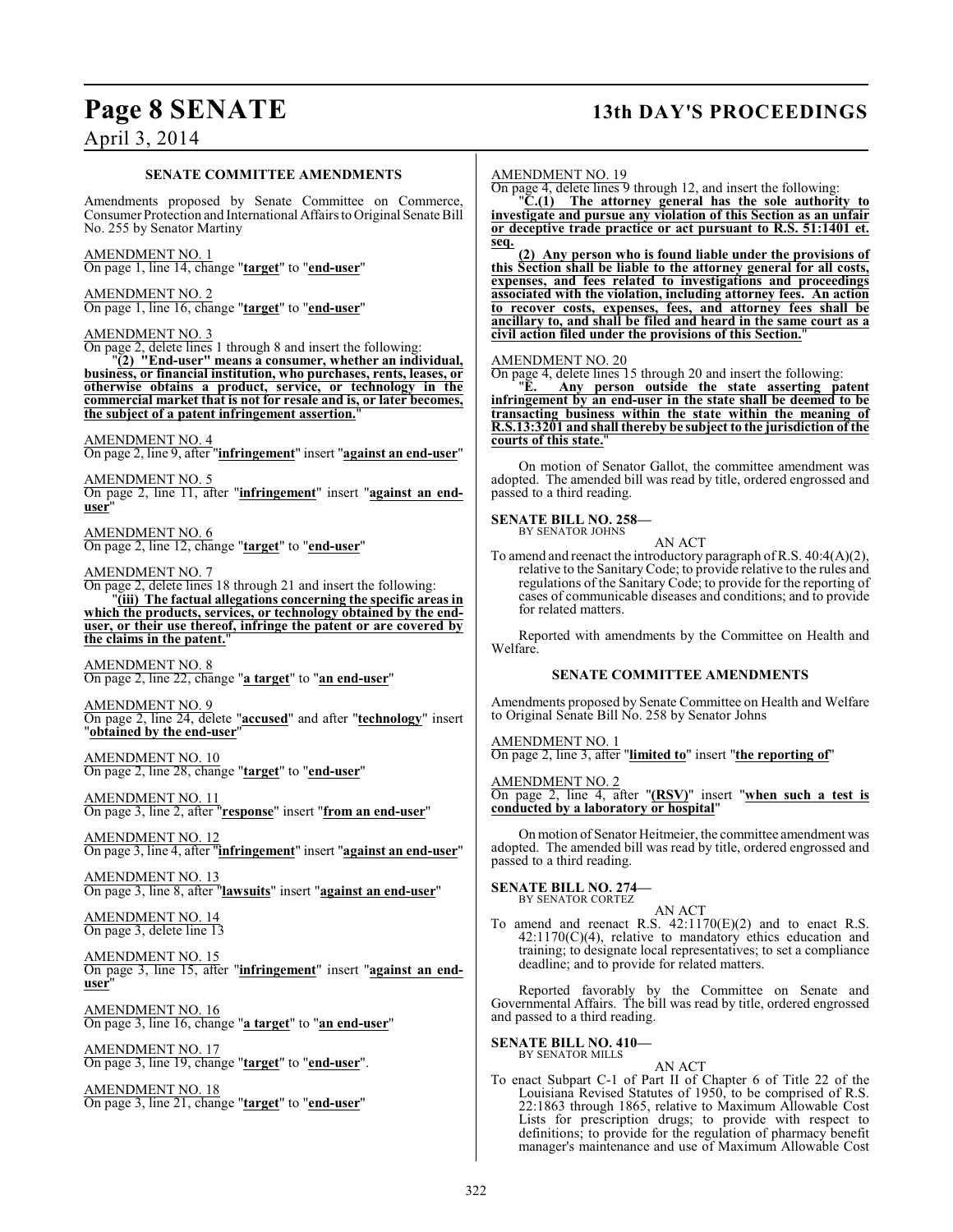# **13th DAY'S PROCEEDINGS Page 9 SENATE**

# April 3, 2014

Lists for prescription drugs; to provide with respect to an appeals process; and to provide for related matters.

Reported with amendments by the Committee on Insurance.

#### **SENATE COMMITTEE AMENDMENTS**

Amendments proposed by Senate Committee on Insurance to Original Senate Bill No. 410 by Senator Mills

AMENDMENT NO. 1 On page 3, at the end of line 5, change "**receive**" to "**review**"

AMENDMENT NO. 2 On page 3, line 6, delete "**prompt notification of**"

AMENDMENT NO. 3 On page 3, delete line 8, and insert "**A. The**"

#### AMENDMENT NO. 4

On page 3, line 12, after "**NDC.**" insert "**Within seven business days after the applicable fill date, a pharmacy may file an appeal by following the appeal process as provided for in this Subpart.**"

#### AMENDMENT NO. 5

On page 3, delete lines 25 and 26 and insert the following: "**D. A violation of this Subpart shall be deemed an unfair or deceptive act and practice pursuant to R.S. 22:1961 et seq.**"

On motion of Senator Morrish, the committee amendment was adopted. The amended bill was read by title, ordered engrossed and passed to a third reading.

#### **SENATE BILL NO. 499—** BY SENATOR HEITMEIER

AN ACT

To amend and reenact R.S. 37:1032(3) and to enact R.S. 37:1032(4), relative to authorized procedures of direct service workers; to provide for the administration of insulin; to provide for an effective date; and to provide for related matters.

Reported with amendments by the Committee on Health and Welfare.

#### **SENATE COMMITTEE AMENDMENTS**

Amendments proposed by Senate Committee on Health and Welfare to Original Senate Bill No. 499 by Senator Heitmeier

AMENDMENT NO. 1

On page 1, delete line 2 in its entirety, and insert: "To amend and reenact R.S. 37:1032, relative to authorized"

#### AMENDMENT NO. 2

On page 1, delete lines 6 and 7 in their entirety, and insert:

"Section 1. R.S. 37:1032 is hereby amended and reenacted to read as follows:"

#### AMENDMENT NO. 3

On page 1, delete lines 8 through 17 in their entirety, and insert:

"§1032. Authorized procedures

**A.** Direct service workers may perform any or all of the following tasks for an individual who is in stable condition only when the task may be performed according to exact directions and there is no need to alter the standard procedure and the results are predictable:

(1) Administration of oral and topical medication, ointments, suppositories, or a pre-measured dosage unit provided by the manufacturer of an oral inhalant aerosol as ordered by an authorized prescriber. Any medication administered by a direct service worker under this Part shall be in a container which meets acceptable pharmaceutical standards and is marked with clear instructions, the prescriber's name, the prescription number, if any, and the name of medication, dosage, and route. Under no condition shall a direct service worker administer medications not in compliance with the provisions of this Section.

(2) Provision of routine hydration, nutrition, or medication by way of an established gastro-tube.

(3) Other non-complex tasks which may be delegated by the registered nurse to the direct service worker pursuant to rules promulgated pursuant to this Part.

**B. Direct service workers may administer insulin subcutaneously, nasally, or via insulin pump for individuals subject to criteria to be developed, and rules and regulations promulgated by the Department of Health and Hospitals, in conjunction with the Louisiana State Board of Nursing, consistent with this Part.**"

On motion of Senator Heitmeier, the committee amendment was adopted. The amended bill was read by title, ordered engrossed and passed to a third reading.

# **SENATE BILL NO. 505—** BY SENATOR HEITMEIER

AN ACT

To enact R.S. 37:1287.2, relative to a physician's license; to provide for the automatic suspension of a physician's license; to provide for a hearing; to provide for an effective date; and to provide for related matters.

Reported favorably by the Committee on Health and Welfare. The bill was read by title, ordered engrossed and passed to a third reading.

**SENATE BILL NO. 532—**<br>BY SENATORS GUILLORY, ADLEY, BUFFINGTON, CLAITOR,<br>DORSEY-COLOMB, ERDEY, MILLS AND NEVERS<br>AN ACT

To enact Chapter 33-B of Title 13 of the Louisiana Revised Statutes To enact Chapter 33-B of Title 13 of the Louisiana Revised Statutes of 1950, to be comprised of R.S. 13:5361 through 5367, to provide relative to the Veteran's Court Program; to provide for the creation; to provide for the goals; to provide definitions; to provide for the Veteran's court probation program; to provide for veteran indicator documents; and to provide for related matters.

Reported with amendments by the Committee on Health and Welfare.

#### **SENATE COMMITTEE AMENDMENTS**

Amendments proposed by Senate Committee on Health and Welfare to Original Senate Bill No. 532 by Senator Guillory

AMENDMENT NO. 1 On page 1, line 4, delete "Program" and insert "program"

AMENDMENT NO. 2 On page 2, line 8, delete "**Programs**" and insert "**programs**"

AMENDMENT NO. 3 On page 2, line 14, delete "**Program**" and insert "**program**"

AMENDMENT NO. 4 On page 3, line 3, delete "**13:**"

AMENDMENT NO. 5 On page 3, line 5, delete "**Program**" and insert "**program**"

AMENDMENT NO. 6 On page 4, line 29, delete "**Program**" and insert "**program**"

AMENDMENT NO. 7 On page 5, line 1, "**Program**" and insert "**program**"

On motion of Senator Heitmeier, the committee amendment was adopted. The amended bill was read by title, ordered engrossed and passed to a third reading.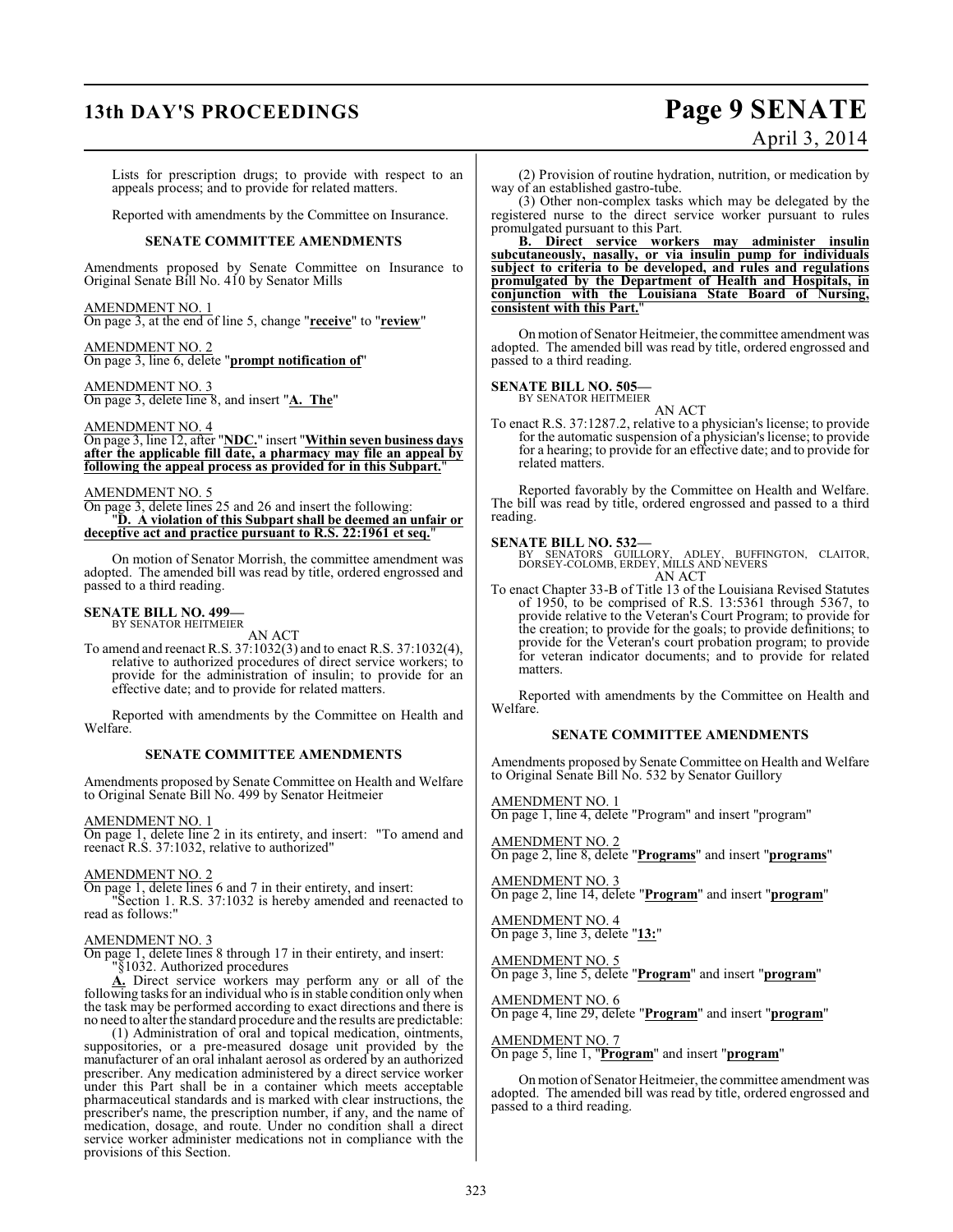#### **SENATE BILL NO. 556—** BY SENATOR JOHNS

AN ACT

To amend and reenact R.S. 40:1006(B), relative to the reporting of prescription monitoring information; to provide for reporting at a frequency to be determined by the Louisiana Board of Pharmacy; and to provide for related matters.

Reported with amendments by the Committee on Health and Welfare.

## **SENATE COMMITTEE AMENDMENTS**

Amendments proposed by Senate Committee on Health and Welfare to Original Senate Bill No. 556 by Senator Johns

#### AMENDMENT NO. 1

On page 1, line 10, after "board." delete the remainder of line 10 and lines 11 and 12 in their entirety and insert: "Each eligible prescription transaction shall be reported <del>as soon as possible but in no event more</del> than seven days **no later than the next business day** after the date of dispensing.

On motion of Senator Heitmeier, the committee amendment was adopted. The amended bill was read by title, ordered engrossed and passed to a third reading.

#### **Senate Resolutions on Second Reading Reported by Committees**

# **SENATE RESOLUTION NO. 29—** BY SENATOR HEITMEIER

A RESOLUTION

To direct the Department of Health and Hospitals to create a working group to develop strategies to decrease primary care utilization in emergency rooms in hospitals across Louisiana.

Reported with amendments by the Committee on Health and Welfare.

#### **SENATE COMMITTEE AMENDMENTS**

Amendments proposed by Senate Committee on Health and Welfare to Original Senate Resolution No. 29 by Senator Heitmeier

#### AMENDMENT NO. 1

On page 2, between lines 12 and 13 insert: "(4) A member of the Louisiana Chapter of the American College of Emergency Physicians."

AMENDMENT NO. 2 On page 3, line 5 delete "and"

AMENDMENT NO. 3

On page 3, line 6, after "Association" insert ", and the Louisiana Chapter of the American College of Emergency Physicians"

On motion of Senator Heitmeier, the committee amendment was adopted. The amended resolution was read by title and ordered engrossed and passed to a third reading.

#### **Rules Suspended**

Senator Heitmeier asked for and obtained a suspension of the rules to advance to:

# **Page 10 SENATE 13th DAY'S PROCEEDINGS**

### **Senate Bills and Joint Resolutions on Third Reading and Final Passage**

### **Bagneris Rule**

Senator Heitmeier moved to suspend the rules to temporarily pass over controversial Senate Bills on Third Reading and Final Passage with the intention of taking them up later, in their regular order.

Without objection, so ordered.

#### **SENATE BILL NO. 32—** BY SENATOR MORRISH

AN ACT

To amend and reenact R.S. 14:231, relative to offenses against property; to provide relative to air bag fraud; to provide penalties for knowingly manufacturing, importing, selling, offering for sale, or installing or reinstalling in any motor vehicle a counterfeit or nonfunctional air bag; to provide definitions; and to provide for related matters.

The bill was read by title. Senator Morrish moved the final passage of the bill.

#### **ROLL CALL**

The roll was called with the following result:

#### YEAS

| Mr. President<br>Allain<br>Amedee<br>Appel<br>Broome<br>Brown<br>Buffington<br>Claitor<br>Cortez<br>Crowe<br>Dorsey-Colomb<br>Erdev<br>Total - 34<br>Total - 0 | Gallot<br>Guillory<br>Heitmeier<br>Johns<br>Kostelka<br>LaFleur<br>Long<br>Mills<br>Morrish<br>Murray<br>Nevers<br>Peacock<br><b>NAYS</b> | Perry<br>Peterson<br>Riser<br>Smith, G.<br>Smith, J.<br>Tarver<br>Thompson<br>Walsworth<br>Ward<br>White |
|----------------------------------------------------------------------------------------------------------------------------------------------------------------|-------------------------------------------------------------------------------------------------------------------------------------------|----------------------------------------------------------------------------------------------------------|
|                                                                                                                                                                | <b>ABSENT</b>                                                                                                                             |                                                                                                          |
| Adlev<br>Chabert                                                                                                                                               | Donahue<br>Martiny                                                                                                                        | Morrell                                                                                                  |

The Chair declared the bill was passed and ordered it sent to the House. Senator Morrish moved to reconsider the vote by which the bill was passed and laid the motion on the table.

## **SENATE BILL NO. 49—**

Total - 5

BY SENATOR AMEDEE

AN ACT To amend and reenact R.S. 16:11(A)(2) and to repeal R.S. 16:513, relative to the annual salary of certain assistant district attorneys; to allow for reallocation by certain district attorneys of salary amounts paid to assistant district attorneys; and to provide for related matters.

The bill was read by title. Senator Amedee moved the final passage of the bill.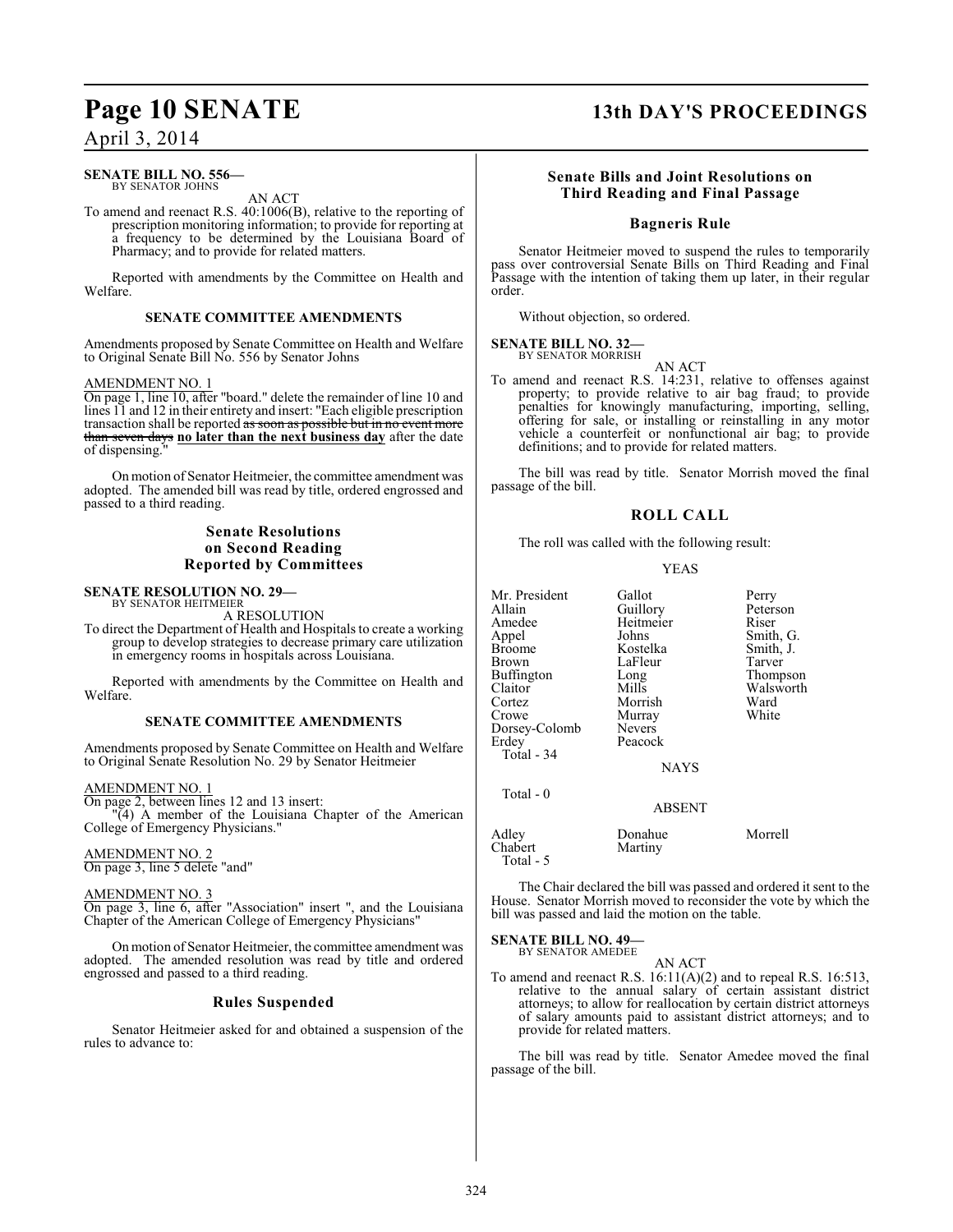## **ROLL CALL**

The roll was called with the following result:

#### YEAS

| Mr. President<br>Adley<br>Allain<br>Amedee<br>Appel<br><b>Broome</b><br><b>Brown</b><br>Buffington<br>Claitor<br>Cortez<br>Crowe<br>Dorsey-Colomb | Erdey<br>Gallot<br>Guillory<br>Heitmeier<br>Johns<br>Kostelka<br>LaFleur<br>Long<br>Mills<br>Morrell<br>Morrish<br>Murray | <b>Nevers</b><br>Peacock<br>Perry<br>Peterson<br>Riser<br>Smith, G.<br>Smith, J.<br>Tarver<br>Thompson<br>Walsworth<br>Ward<br>White |
|---------------------------------------------------------------------------------------------------------------------------------------------------|---------------------------------------------------------------------------------------------------------------------------|--------------------------------------------------------------------------------------------------------------------------------------|
| Total $-36$                                                                                                                                       | <b>NAYS</b>                                                                                                               |                                                                                                                                      |
| Total - 0                                                                                                                                         | ABSENT                                                                                                                    |                                                                                                                                      |

| Chabert<br>Total - 3 | Donahue | Martiny |
|----------------------|---------|---------|

The Chair declared the bill was passed and ordered it sent to the House. Senator Amedee moved to reconsider the vote by which the bill was passed and laid the motion on the table.

# **SENATE BILL NO. 89—** BY SENATOR PEACOCK

AN ACT

To amend and reenact Title XX of Book III of the Civil Code, to be comprised of Articles 3133 through 3140, Civil Code Articles 3346, 3354, 3355, 3356, 3357, 3358, 3361, 3362, 3363, 3365, 3366, 3367, and 3368, the heading of Part IV of Chapter 1 of Code Title XX-A of Code Book III of Title 9 of the Louisiana Revised Statutes of 1950, R.S. 9:4401 and 5386, and R.S. 10:9-102(a)(2), to enact Title XX-A of Book III of the Civil Code to consist of Articles 3141 through 3175, R.S. 9:4402 and 4403, to repeal Civil Code Articles 3176, 3177, 3178, 3179, 3180, 3181, 3182, 3183, and 3184, to authorize the Louisiana State Law Institute to add Comments for Civil Code Articles 3359 and 3364, to authorize the Louisiana State Law Institute to amend or to provide headings in the Civil Code and the Louisiana Revised Statutes of 1950, relative to security, pledge, and registry; to provide for the liability of an obligor for his obligation; to provide for ratable treatment of creditors; to provide for limitations upon recourse; to provide for a definition of security; to provide for personal or real security; to provide for kinds of security; to provide for the law governing a security interest; to provide for the nullity of an agreement of forfeiture; to provide for the general provisions of pledge; to provide a definition of pledge; to provide for property susceptible of pledge; to provide for the pledge of property susceptible of encumbrance by a security interest; to provide for the accessory nature of pledge; to provide for the preference afforded by pledge; to provide for obligations for which pledge may be given; to provide for pledge securing an obligation that is not for the payment of money; to provide for pledge securing an obligation of another person; to provide the formal requirements of a contract of pledge; to provide for the acceptance of a pledge; to provide for who has the power to pledge; to provide for the pledge of a thing not owned; to provide the general requirements for effectiveness of pledge against third persons; to provide for effectiveness against third persons of the pledge of the lease of an immovable; to provide for effectiveness against third persons of the pledge of other obligations; to provide for the pledgee's right of retention; to provide for the indivisibility of pledge; to provide for the enforcement of a pledge of a movable; to provide for fruits of thing pledged; to provide for the pledge of the obligation of a third person; to provide for performance by an obligor of a pledged obligation;

# **13th DAY'S PROCEEDINGS Page 11 SENATE** April 3, 2014

to provide for defenses available to the obligor of a pledged obligation; to provide for a clause prohibiting pledge; to provide for the modification of a contract from which a pledge obligation arises; to provide for the attachment of pledge obligations arising under modified or substituted contract; to provide for modification as default by pledgor; to provide that pledgee is not bound for pledgor's obligations; to provide for the requirements of a contract of the pledge of the lessor's rights in the lease of an immovable and its rents; to provide for the effectiveness of a pledge of the lessor's rights in the lease of an immovable and its rents against third persons; to provide for a pledge contained in act of mortgage; to provide for pledge of all or part of the leases of an immovable; to provide for pledge of mineral payments by owner of land or holder of mineral servitude; to provide for accounting to other pledgees for rent collected; to provide for the prohibition of a judicial sale of the lessor's rights in the lease of an immovable and its rents; to provide for the applicability of the general rules of Chapter 1 of Title XX-A of Book III of the Civil Code to the pledge of the lessor's rights in the lease of an immovable and its rents when no special provision is made in Chapter 2 of Title XX-A of Book III of the Civil Code; to provide for the place of recordation of instrument creating, establishing, or relating to a mortgage or privilege over an immovable, or the pledge of the lessor's rights in the lease of an immovable and its rents and the duty of recorder; to provide for the general provisions of mortgage records; to provide for the applicability of Chapter 2 of Title XXII-A of Book III of the Civil Code to mortgages, privileges, and pledges; to provide for a mortgage, pledge, or privilege affecting property in several parishes; to provide for transfers, amendments, and releases; to provide for a general rule of duration of the recordation of an instrument creating a mortgage, pledge, or evidencing a privilege; to provide for the duration of recordation of certain mortgages, pledges, and privileges; to provide for the duration of recordation of judicial mortgages; to provide for the effect of amendment; to provide for the method of reinscription; to provide for the exclusiveness of the method of reinscription; to provide for the effect of timely recordation of notice of reinscription; to provide for the effect of notice recorded after cessation of effect of recordation; to provide for the form and content of cancellation upon written request; to provide for the cancellation of recordation after effect of recordation has ceased; to provide for cancellation of judicial mortgage arising from judgment that has prescribed; to provide for the pledge of leases and rents of an immovable; to provide for the pledge of the lessor's rights in the lease of an immovable and its rents; to provide for the right of pledgee to cash proceeds of rent; to provide for transitional filing rules for assignments of leases and rents recorded prior to January 1, 2015; to provide for mortgage to include pledge of mortgagor's rights to insurance; to provide a definition of an account for Chapter 9 of Title 10 of the Louisiana Revised Statutes of 1950; to provide authorization for the Louisiana State Law Institute to add Comments for Civil Code Articles 3359 and 3364; to provide authorization for the Louisiana State Law Institute to amend or to provide headings in the Civil Code and the Louisiana Revised Statutes of 1950; to provide for an effective date; and to provide for related matters.

#### **Floor Amendments**

Senator Amedee proposed the following amendments.

#### **SENATE FLOOR AMENDMENTS**

Amendments proposed by Senator Amedee on behalf of the Legislative Bureau to Engrossed Senate Bill No. 89 by Senator Peacock

#### AMENDMENT NO. 1

On page 37, line 9, change "**the first Chapter**" to "**Chapter 1**"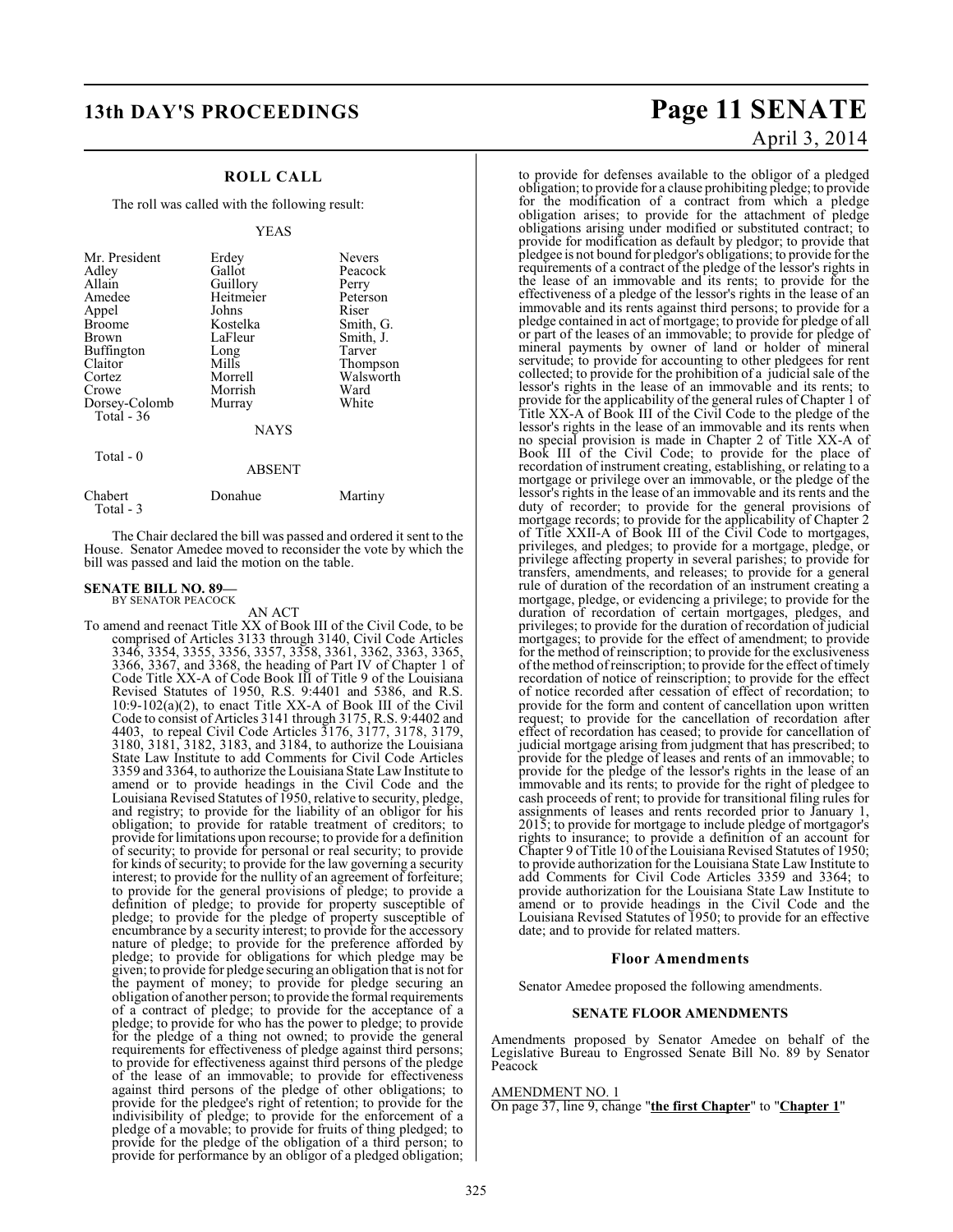AMENDMENT NO. 2 On page 41, line 21, following "mortgage" delete "**,**" and after "**pledge**" insert "**,**"

AMENDMENT NO. 3 On page 50, line 18, following "**Subsection B**" and before "**,**" insert "**of this Section**"

AMENDMENT NO. 4 On page 50, line 22, change "**3172**" to "**3173**"

AMENDMENT NO. 5 On page 51, line 6, change "3172" to "3173"

AMENDMENT NO. 6 On page 51, line 15, following "**Subsection C**" and before "**,**" insert "**of this Section**"

On motion of Senator Amedee, the amendments were adopted.

The bill was read by title. Senator Peacock moved the final passage of the amended bill.

#### **ROLL CALL**

The roll was called with the following result:

#### YEAS

| Mr. President | Erdey       | <b>Nevers</b> |
|---------------|-------------|---------------|
| Adley         | Gallot      | Peacock       |
| Allain        | Guillory    | Perry         |
| Amedee        | Heitmeier   | Peterson      |
| Appel         | Johns       | Riser         |
| <b>Broome</b> | Kostelka    | Smith, G.     |
| Brown         | LaFleur     | Smith, J.     |
| Buffington    | Long        | Tarver        |
| Claitor       | Mills       | Thompson      |
| Cortez        | Morrell     | Walsworth     |
| Crowe         | Morrish     | Ward          |
| Dorsey-Colomb | Murray      | White         |
| Total $-36$   |             |               |
|               | <b>NAYS</b> |               |
| Total - 0     |             |               |
|               | ABSENT      |               |

## Chabert Donahue Martiny Total - 3

The Chair declared the amended bill was passed, ordered reengrossed and sent to the House. Senator Peacock moved to reconsider the vote by which the bill was passed and laid the motion on the table.

#### **SENATE BILL NO. 276—** BY SENATOR PERRY

AN ACT

To enact R.S. 15:590(6) and (7), relative to the Louisiana Bureau of Criminal Identification and Information; to add to the list of those persons whose information is to be obtained and filed by the bureau; and to provide for related matters.

The bill was read by title. Senator Perry moved the final passage of the bill.

## **ROLL CALL**

The roll was called with the following result:

# **Page 12 SENATE 13th DAY'S PROCEEDINGS**

|                                                                                                                                                   | YEAS                                                                                                                                     |                                                                                                                                      |
|---------------------------------------------------------------------------------------------------------------------------------------------------|------------------------------------------------------------------------------------------------------------------------------------------|--------------------------------------------------------------------------------------------------------------------------------------|
| Mr. President<br>Adley<br>Allain<br>Amedee<br>Appel<br>Broome<br>Brown<br>Buffington<br>Claitor<br>Cortez<br>Crowe<br>Dorsey-Colomb<br>Total - 36 | Erdey<br>Gallot<br>Guillory<br>Heitmeier<br>Johns<br>Kostelka<br>LaFleur<br>Long<br>Mills<br>Morrell<br>Morrish<br>Murray<br><b>NAYS</b> | <b>Nevers</b><br>Peacock<br>Perry<br>Peterson<br>Riser<br>Smith, G.<br>Smith, J.<br>Tarver<br>Thompson<br>Walsworth<br>Ward<br>White |
| Total $-0$                                                                                                                                        | <b>ABSENT</b>                                                                                                                            |                                                                                                                                      |
| Chabert<br>Total - 3                                                                                                                              | Donahue                                                                                                                                  | Martiny                                                                                                                              |

The Chair declared the bill was passed and ordered it sent to the House. Senator Perry moved to reconsider the vote by which the bill was passed and laid the motion on the table.

#### **SENATE BILL NO. 290—** BY SENATOR JOHNS

AN ACT To amend and reenact Children's Code Articles 603(27), 612(A)(2), 615(B)(2), 619, 620, 624(A), (C)(1) and (D), the introductory paragraph of 625(A), 627(E) and (F), and 632(A) and (C) and to enact Children's Code Articles 626(E) and 627(G), relative to child in need of care; to provide relative to terms and definitions; to provide relative to child abuse reporting and investigation; to provide with respect to assignment of reports for investigation and assessment; to provide with respect to disposition of reports; to provide relative to procedures for protection of a child; to provide with respect to instanter orders of custody; to provide relative to continued custody hearing and custody order; to provide relative to rights and responsibilities of certain person; to provide relative time for filing of petition; to provide relative to grounds for continued safety plan; and to provide for related matters.

The bill was read by title. Senator Johns moved the final passage of the bill.

#### **ROLL CALL**

The roll was called with the following result:

#### YEAS

Mr. President Gallot Peacock<br>
Allain Guillory Perry Allain Guillory Perry Amedee Heitmeier Peterson<br>
Appel Johns Riser Appel Johns<br>Broome Kostelka Broome Kostelka Smith, G.<br>Brown LaFleur Smith, J. Brown LaFleur<br>Chabert Long Chabert Long Thompson Claitor Mills Walsworth Cortez Morrell Ward Dorsey-Colomb Murray<br>Erdey Nevers Total - 34

Morrish Nevers

**NAYS** 

Total - 0

326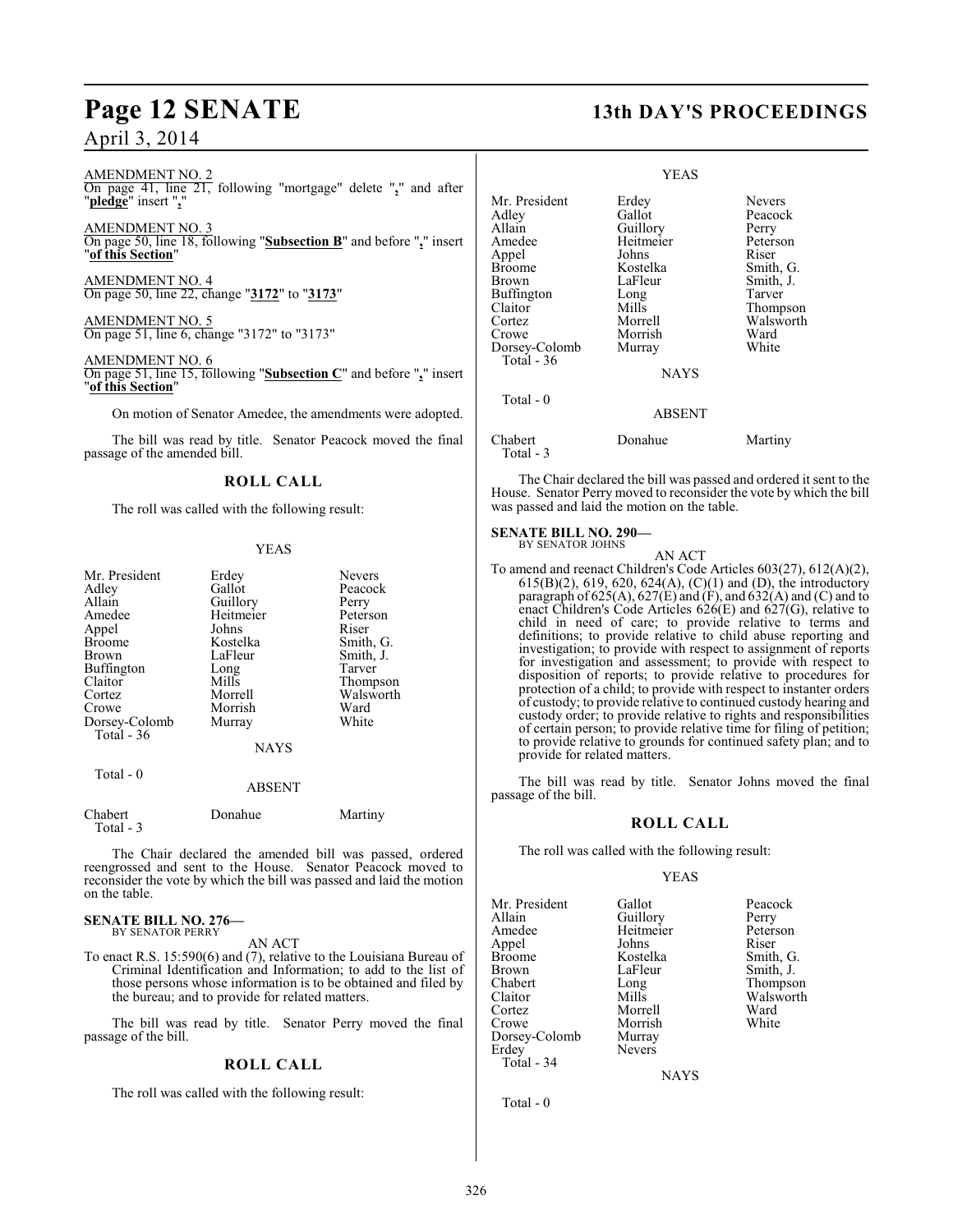#### ABSENT

| Adley      |  |
|------------|--|
| Buffington |  |
| Total -    |  |

Donahue Tarver Martiny

The Chair declared the bill was passed and ordered it sent to the House. Senator Johns moved to reconsider the vote by which the bill was passed and laid the motion on the table.

#### **SENATE BILL NO. 326—** BY SENATOR GARY SMITH

AN ACT

To amend and reenact R.S. 15:440.5(C), relative to electronic recordings of protected persons; to authorize certain individuals to view certain videotaped statements of a protected person; to provide with respect to copies and transcripts of the videotaped statement; and to provide for related matters.

The bill was read by title. Senator Gary Smith moved the final passage of the bill.

#### **ROLL CALL**

The roll was called with the following result:

#### YEAS

| Mr. President                                 | Dorsey-Colomb | Murray                                  |
|-----------------------------------------------|---------------|-----------------------------------------|
| Adley                                         | Erdey         | <b>Nevers</b>                           |
| Allain                                        | Gallot        | Peacock                                 |
| Amedee                                        | Guillory      | Perry                                   |
| Appel                                         | Heitmeier     | Riser                                   |
| <b>Broome</b>                                 | Johns         | Smith, G.                               |
| Buffington                                    | LaFleur       | Smith, J.                               |
| Chabert                                       | Long          | Thompson                                |
| Claitor                                       | Mills         | Walsworth                               |
| Cortez                                        | Morrell       | Ward                                    |
| Crowe                                         | Morrish       | White                                   |
| Total - 33                                    |               |                                         |
|                                               | <b>NAYS</b>   |                                         |
| Total $-0$                                    |               |                                         |
|                                               | <b>ABSENT</b> |                                         |
| $\mathbf{p}_{\mathbf{r} \alpha \mathbf{u} m}$ | $V$ ostalka   | $D_{\alpha t \alpha r \alpha \alpha n}$ |

| Brown     | Kostelka | Peterson |
|-----------|----------|----------|
| Donahue   | Martiny  | Tarver   |
| Total - 6 |          |          |

The Chair declared the bill was passed and ordered it sent to the House. Senator Gary Smith moved to reconsider the vote by which the bill was passed and laid the motion on the table.

#### **SENATE BILL NO. 333—** BY SENATOR JOHNS

AN ACT

To amend and reenact Children's Code Article 1015(3)(c), Code of Criminal Procedure Articles 465(A)(16) and (26), 571.1, and 648(B)(3)(g), R.S. 13:5713(F), R.S. 14: 43.6(A) and (B)(1), 89, and 89.1, and R.S. 15:536(A), 537, 541(2)(j) and (l) and (24)(a),  $542(A)(3)(f)$  and (g), and  $571.3(B)(4)(d)$  and (e), R.S. 40:1299.34.5(B)(3), (C), and (E), 1299.35.2(D)(2)(d) and (E), 1299.35.7(B) and (D), and 1300.13(E)(6), and to repeal Children's Code Articles 855(B)(7)(f) and 884.1(A)(6), Code of Criminal Procedure Article 648(B)(3)(h), R.S. 14:2(B)(40), 78 and 78.1, and R.S. 15:541(25)(d) and 571.3(B)(3)(i) and (j), relative to sex offenses affecting the family; to provide relative to the crimes of incest and crime against nature; to place the elements of the crimes of incest and aggravated incest within the definitions of crime against nature and aggravated crime against nature, respectively; to provide relative to penalties; and to provide for related matters.

# **13th DAY'S PROCEEDINGS Page 13 SENATE**

April 3, 2014

#### **Floor Amendments**

Senator Amedee proposed the following amendments.

#### **SENATE FLOOR AMENDMENTS**

Amendments proposed by Senator Amedee on behalf of the Legislative Bureau to Engrossed Senate Bill No. 333 by Senator Johns

AMENDMENT NO. 1 On page 5, line 24, following "**(A)(1)**" insert "**of this Section**"

AMENDMENT NO. 2 On page 5, line 28, following "**(A)(1)**" insert "**of this Section**"

AMENDMENT NO. 3 On page 8, line 15, following "**only to**" and before "**sufficient**" change "**, the degree that**" to "**the degree that,**"

AMENDMENT NO. 4 On page 14, line 29, following "Date" insert "**"**"

AMENDMENT NO. 5 On page 15, line 5, change "D" to "**(D)**"

AMENDMENT NO. 6 On page 15, line 6, change "D" to "**(D)**"

AMENDMENT NO. 7 On page 15, line 13, following "of" and before "," insert "**crime against nature as provided in R.S. 14:89(A)(2)**"

AMENDMENT NO. 8 On page 15, line 16, delete "of incest"

AMENDMENT NO. 9 On page 15, line 18, change "incest" to "**act**"

AMENDMENT NO. 10 On page 16, line 3, following "D" insert "**of this Section**"

On motion of Senator Amedee, the amendments were adopted.

The bill was read by title. Senator Johns moved the final passage of the amended bill.

#### **ROLL CALL**

The roll was called with the following result:

#### YEAS

| Mr. President<br>Adley<br>Allain<br>Amedee<br>Appel<br><b>Broome</b><br><b>Brown</b><br>Buffington<br>Claitor<br>Cortez<br>Crowe | Erdey<br>Gallot<br>Guillory<br>Heitmeier<br>Johns<br>Kostelka<br>LaFleur<br>Long<br>Mills<br>Morrell<br>Morrish | <b>Nevers</b><br>Peacock<br>Perry<br>Peterson<br>Riser<br>Smith, G.<br>Smith, J.<br>Thompson<br>Walsworth<br>Ward<br>White |
|----------------------------------------------------------------------------------------------------------------------------------|-----------------------------------------------------------------------------------------------------------------|----------------------------------------------------------------------------------------------------------------------------|
| Dorsey-Colomb<br>Total - 35                                                                                                      | Murray                                                                                                          |                                                                                                                            |
| Total - 0                                                                                                                        | <b>NAYS</b>                                                                                                     |                                                                                                                            |
|                                                                                                                                  | $\lambda$ DC $\Gamma\lambda$ $\Gamma\Gamma$                                                                     |                                                                                                                            |

Chabert Martiny<br>
Donahue Tarver Total - 4

ABSENT

Donahue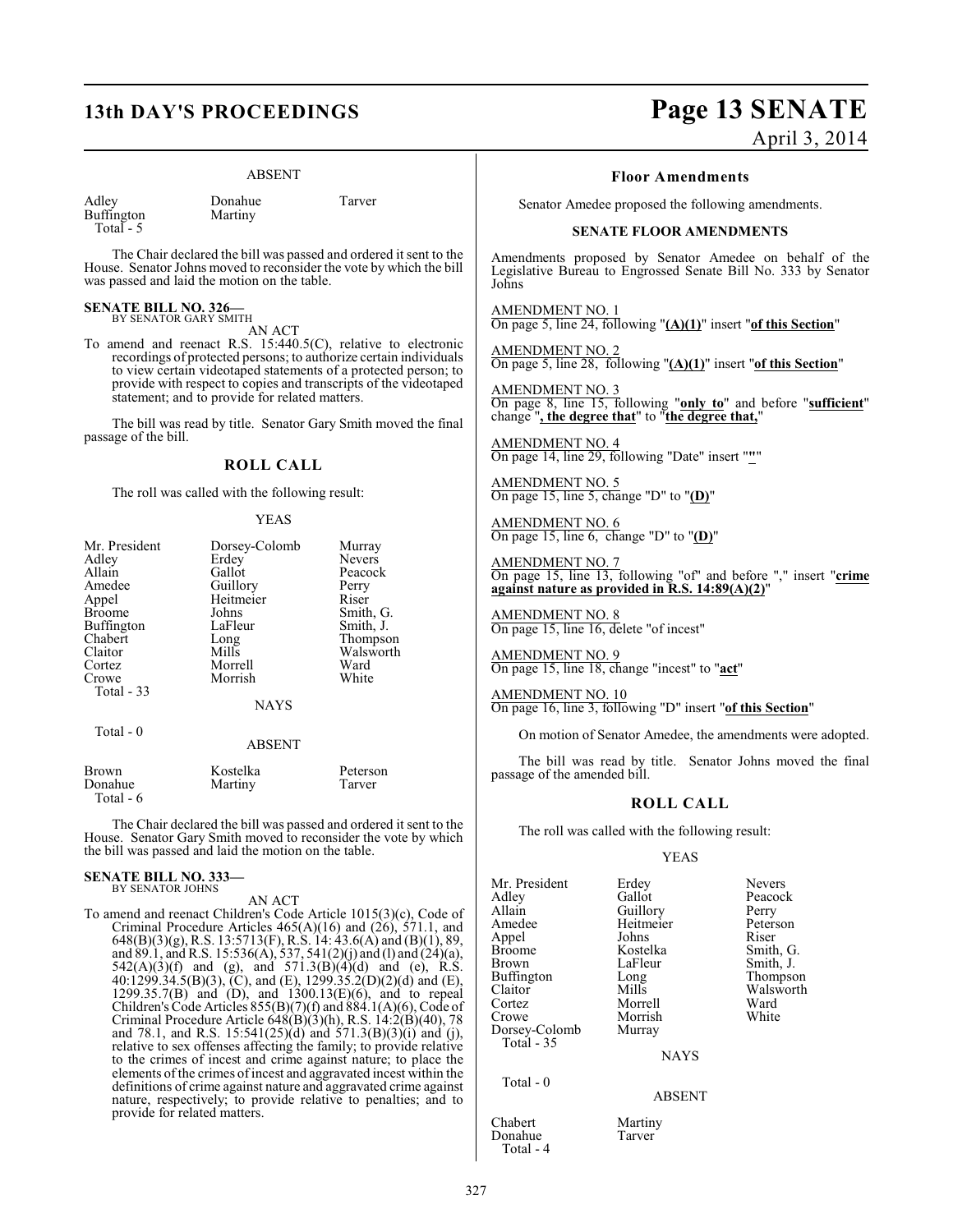# **Page 14 SENATE 13th DAY'S PROCEEDINGS**

## April 3, 2014

The Chair declared the amended bill was passed, ordered reengrossed and sent to the House. Senator Johns moved to reconsider the vote by which the bill was passed and laid the motion on the table.

#### **SENATE BILL NO. 351—**

BY SENATORS THOMPSON AND DORSEY-COLOMB

AN ACT To amend and reenact R.S. 14:403.4(B),  $(C)(1)$ , and  $(D)(2)$ , relative to offenses affecting law enforcement; to provide relative to reports of burn injuries to the office of state fire marshal; and to provide for related matters.

#### **Floor Amendments**

Senator Amedee proposed the following amendments.

#### **SENATE FLOOR AMENDMENTS**

Amendments proposed by Senator Amedee on behalf of the Legislative Bureau to Engrossed Senate Bill No. 351 by Senator Thompson

#### AMENDMENT NO. 1

On page 1, line 15, change "That" to "**The**"

On motion of Senator Amedee, the amendments were adopted.

The bill was read by title. Senator Thompson moved the final passage of the amended bill.

#### **ROLL CALL**

The roll was called with the following result:

#### YEAS

| Mr. President | Dorsey-Colomb | <b>Nevers</b> |
|---------------|---------------|---------------|
| Adley         | Erdey         | Peacock       |
| Allain        | Gallot        | Perry         |
| Amedee        | Guillory      | Peterson      |
| Appel         | Heitmeier     | Riser         |
| <b>Broome</b> | Johns         | Smith, G.     |
| Brown         | Kostelka      | Smith, J.     |
| Buffington    | Long          | Thompson      |
| Chabert       | Mills         | Walsworth     |
| Claitor       | Morrell       | Ward          |
| Cortez        | Morrish       | White         |
| Crowe         | Murray        |               |
| Total - 35    |               |               |
|               | <b>NAYS</b>   |               |
| Total - 0     |               |               |

#### ABSENT

Donahue Martiny<br>LaFleur Tarver LaFleur Total - 4

The Chair declared the amended bill was passed, ordered reengrossed and sent to the House. Senator Thompson moved to reconsider the vote by which the bill was passed and laid the motion on the table.

## **SENATE BILL NO. 398—**

BY SENATOR MILLS AND REPRESENTATIVE EDWARDS AN ACT

To amend and reenact R.S. 13:5304(B)(10), relative to drug courts; to provide relative to eligibility for a drug division probation program; and to provide for related matters.

The bill was read by title. Senator Mills moved the final passage of the bill.

### **ROLL CALL**

The roll was called with the following result:

#### YEAS

Mr. President Dorsey-Colomb Nevers<br>Allain Erdey Peacoc Allain Erdey Peacock<br>Amedee Guillory Perry Appel Johns<br>Broome Kostelka Broome Kostelka Smith, G.<br>Brown LaFleur Thompson Buffington Long Walsworth Long<br>Chabert Mills Ward Chabert Mills Ward<br>Claitor Morrish White Claitor Morrish<br>Cortez Murray Total - 29

Crowe Total - 1 Guillory Perry<br>Johns Riser LaFleur Thompson<br>Long Walsworth

**NAYS** 

## ABSENT

| Adley<br>Donahue | Heitmeier<br>Martiny | Peterson<br>Smith, J. |
|------------------|----------------------|-----------------------|
| Gallot           | Morrell              | Tarver                |
| Total - 9        |                      |                       |

Murray

The Chair declared the bill was passed and ordered it sent to the House. Senator Mills moved to reconsider the vote by which the bill was passed and laid the motion on the table.

**SENATE BILL NO. 399—** BY SENATORS MILLS AND MURRAY

AN ACT To amend and reenact R.S. 15:574.4(A)(4)(b), (B)(2)(a)(iii), (iv) and (v),  $(B)(2)(b)(iii)$ , (iv) and (v),  $(B)(2)(c)(iii)$ , (iv) and (v),  $(B)(2)(d)(iii)$ , (iv) and (v),  $(D)(1)(b)$ , and  $(E)(1)(b)$ , relative to parole eligibility; to require that disqualification for a disciplinary offense be a major offense; to provide for definitions; to change time frame for consideration of disciplinary offenses; to limit required services to those available at facility where offender is incarcerated; and to provide for related matters.

#### **Floor Amendments**

Senator Amedee proposed the following amendments.

#### **SENATE FLOOR AMENDMENTS**

Amendments proposed by Senator Amedee on behalf of the Legislative Bureau to Engrossed Senate Bill No. 399 by Senator Mills

AMENDMENT NO. 1

On page 3, line 25, following "." insert "**A major disciplinary offense is an offense identified as a Schedule B offense by the Department of Public Safety and Corrections in the Disciplinary Rules and Procedures for Adult Offenders.**"

AMENDMENT NO. 2

On page 4, line 8, following "." insert "**A major disciplinary offense is an offense identified as a Schedule B offense by the Department of Public Safety and Corrections in the Disciplinary Rules and Procedures for Adult Offenders.** 

On motion of Senator Amedee, the amendments were adopted.

The bill was read by title. Senator Mills moved the final passage of the amended bill.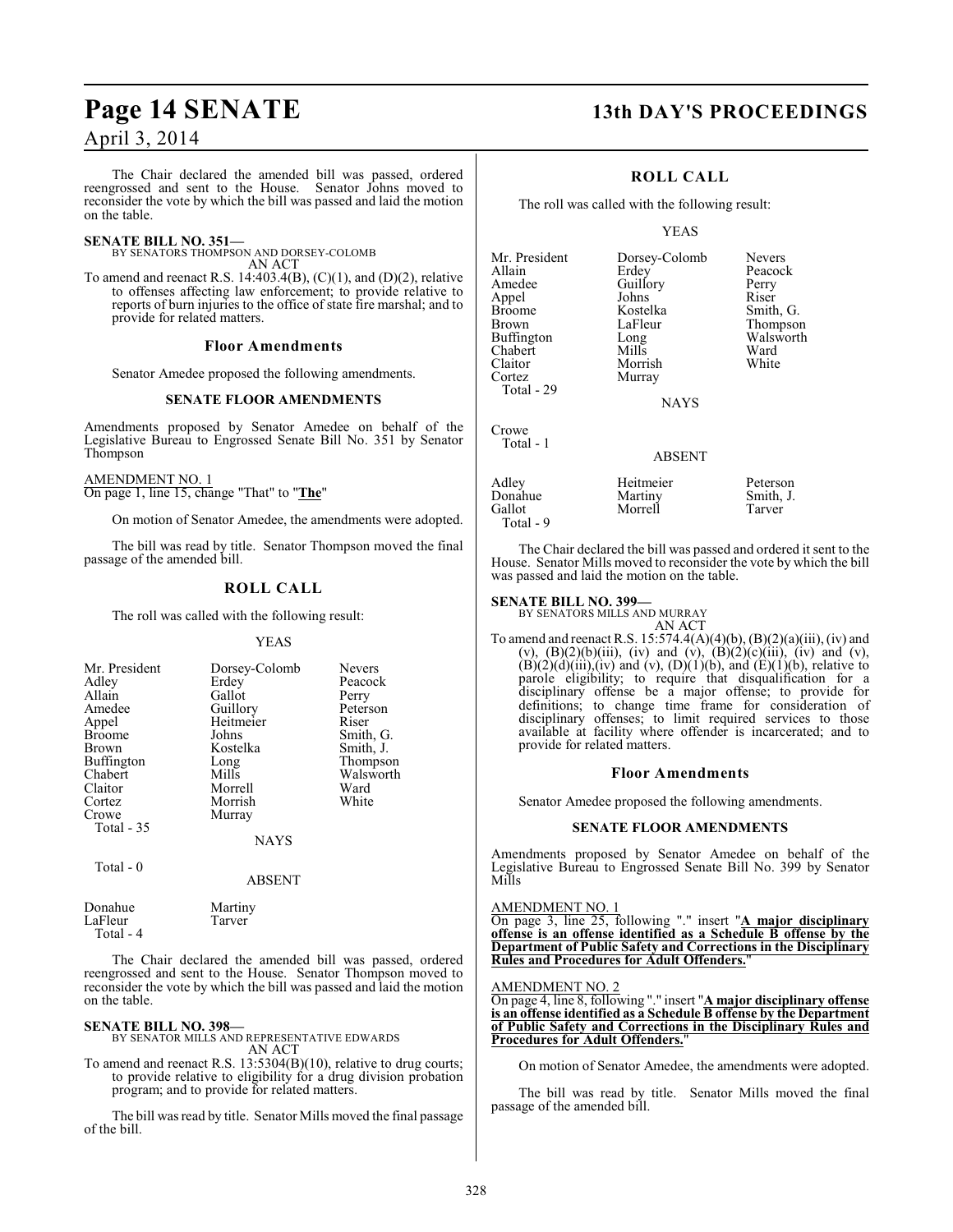### **ROLL CALL**

The roll was called with the following result:

#### YEAS

| Mr. President<br>Allain<br>Amedee<br>Appel<br><b>Broome</b><br>Brown<br>Chabert<br>Total - 21 | Cortez<br>Crowe<br>Dorsey-Colomb<br>Erdey<br>Gallot<br>Guillory<br>Johns<br><b>NAYS</b> | LaFleur<br>Mills<br>Morrish<br>Murray<br>Peacock<br>Peterson<br>Smith, G. |
|-----------------------------------------------------------------------------------------------|-----------------------------------------------------------------------------------------|---------------------------------------------------------------------------|
| Claitor<br>Kostelka<br>Long<br>Total - 9                                                      | <b>Nevers</b><br>Perry<br>Riser<br><b>ABSENT</b>                                        | Thompson<br>Walsworth<br>White                                            |
| Adley<br><b>Buffington</b><br>Donahue                                                         | Heitmeier<br>Martiny<br>Morrell                                                         | Smith, J.<br>Tarver<br>Ward                                               |

Total - 9

The Chair declared the amended bill was passed, ordered reengrossed and sent to the House. Senator Mills moved to reconsider the vote by which the bill was passed and laid the motion on the table.

#### **Explanation of Vote**

Senator Erdey stated he intended to vote nay on Senate Bill No. 399, and asked that the Official Journal so state.

#### **Rules Suspended**

Senator Thompson asked for and obtained a suspension of the rules to revert to the Morning Hour.

#### **Message from the House**

#### **CONCURRING IN SENATE CONCURRENT RESOLUTIONS**

#### April 3, 2014

To the Honorable President and Members of the Senate:

I am directed to inform your honorable body that the House of Representatives has finally concurred in the following Senate Concurrent Resolutions:

# **SENATE CONCURRENT RESOLUTION NO. 56—** BY SENATOR CLAITOR

A CONCURRENT RESOLUTION

To commend and to congratulate Donna Lamonte of Baton Rouge upon receipt of the Presidential Award for Excellence in Mathematics and Science Teaching and to recognize her many contributions to education and the teaching profession.

Reported without amendments.

# **SENATE CONCURRENT RESOLUTION NO. 58—**<br>BY SENATOR GALLOT AND REPRESENTATIVE SHADOIN A CONCURRENT RESOLUTION

To commend Tom Thompson on his retirement and for twenty years of meritorious and dedicated service as the chairman of Lincoln Parish Fire Protection District No. 1.

# **13th DAY'S PROCEEDINGS Page 15 SENATE** April 3, 2014

Reported without amendments.

Respectfully submitted, ALFRED W. SPEER Clerk of the House of Representatives

#### **Message from the House**

#### **ASKING CONCURRENCE IN HOUSE BILLS AND JOINT RESOLUTIONS**

April 3, 2014

To the Honorable President and Members of the Senate:

I am directed to inform your honorable body that the House of Representatives has finally passed and asks your concurrence in the following House Bills and Joint Resolutions:

HB No. 447 HB No. 513 HB No. 690

HB No. 741

Respectfully submitted, ALFRED W. SPEER Clerk of the House of Representatives

#### **House Bills and Joint Resolutions on First Reading**

# **HOUSE BILL NO. 447—** BY REPRESENTATIVE PYLANT

AN ACT

To enact R.S. 34:851.15(D), relative to operation of motorboats on a portion of Lake Louis and Bayou Louis; to prohibit waterskiing on certain waterbodies; to restrict the use of personal watercraft on certain waterbodies; and to provide for related matters.

The bill was read by title and placed on the Calendar for a second reading.

#### **HOUSE BILL NO. 513—**

BY REPRESENTATIVE HENRY AN ACT

To enact Part LXXV of Chapter 5 of Title 40 of the Louisiana Revised Statutes of 1950, to be comprised of R.S. 40:1300.381 through 1300.382, relative to chromosome deletion disorders; to provide for definitions; to provide for dissemination of information regarding velocardiofacial syndrome and 22q11.2 deletion syndrome; to provide for rulemaking authority; to authorize the use of available resources for cost containment; and to provide for related matters.

The bill was read by title and placed on the Calendar for a second reading.

**HOUSE BILL NO. 690—**<br>BY REPRESENTATIVES BROADWATER, HENRY BURNS, CARMODY,<br>CARTER, CHAMPAGNE, HENRY, IVEY, JEFFERSON, PRICE,<br>REYNOLDS, AND SMITH AN ACT

To enact R.S. 38:2212.1(N), relative to group purchasing of school materials, equipment, and supplies; to authorize public school districts and public schools to participate in a purchasing cooperative for the purchase of school materials, equipment, and

supplies; to provide for definitions; and to provide for related

matters. The bill was read by title and placed on the Calendar for a second reading.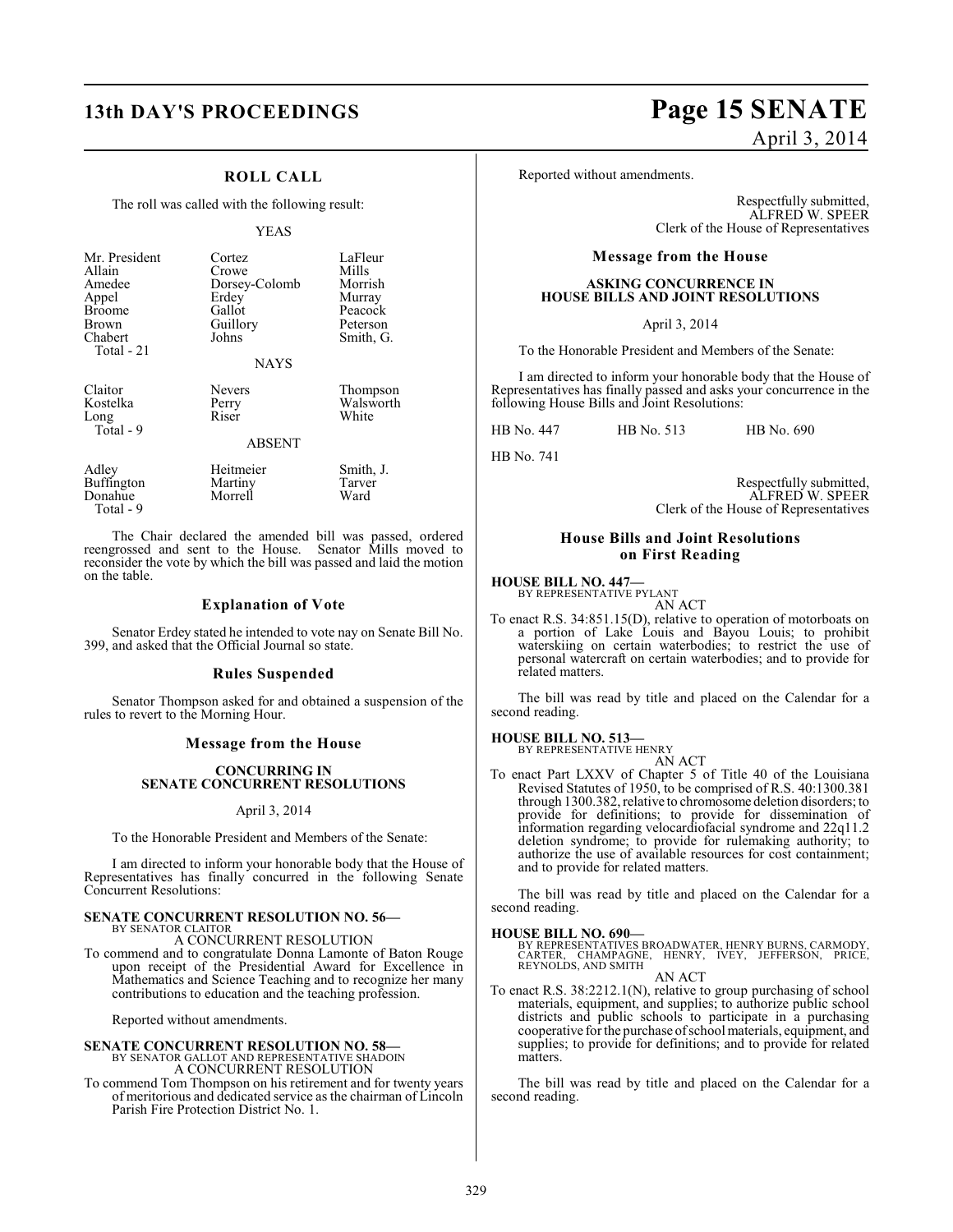## **HOUSE BILL NO. 741—**

BY REPRESENTATIVE LOPINTO AN ACT

To amend and reenact Code of Criminal Procedure Article 559(A), relative to the withdrawal of a guilty plea; to require a contradictory hearing on any motion to withdraw a guilty plea; to authorize the state to waive the contradictory hearing; and to provide for related matters.

The bill was read by title and placed on the Calendar for a second reading.

#### **Privilege Report of the Committee on Senate and Governmental Affairs**

### **ENROLLMENTS**

Senator Amedee, Chairman on behalf of the Committee on Senate and Governmental Affairs, submitted the following report:

#### April 3, 2014

To the President and Members of the Senate:

I am directed by your Committee on Senate and Governmental Affairs to submit the following report:

The following Senate Concurrent Resolutions have been properly enrolled:

### **SENATE CONCURRENT RESOLUTION NO. 49—**

BY SENATOR CROWE A CONCURRENT RESOLUTION

To commend and congratulate Kalani Brown of Salmen High School in Slidell for being named the 2013-2014 Gatorade Louisiana Girls Basketball Player of the Year.

#### **SENATE CONCURRENT RESOLUTION NO. 50—**

BY SENATOR CROWE AND REPRESENTATIVES CROMER AND PEARSON

A CONCURRENT RESOLUTION

To commend and congratulate the Salmen High School of Slidell Lady Spartan basketball team on winning its second consecutive Class 4A state championship.

#### **SENATE CONCURRENT RESOLUTION NO. 51—**

BY SENATORS ALLAIN, ADLEY, ALARIO, AMEDEE, APPEL, BROOME,<br>BROWN, BUFFINGTON, CHABERT, CLAITOR, CORTEZ, CROWE,<br>DONAHUE, DORSEY-COLOMB, ERDEY, GALLOT, GUILLORY,<br>HEITMEIER, JOHNS, KOSTELKA, LAFLEUR, LONG, MARTINY, MILLS,<br>MORR A CONCURRENT RESOLUTION

To express the sincere and heartfelt condolences of the Legislature of Louisiana upon the death of Louisiana statesman, The Honorable Patrick T. Caffery Sr., and to recognize his years of service to the Legislature of Louisiana, the Congress of the United States, and the state of Louisiana.

## **SENATE CONCURRENT RESOLUTION NO. 52—** BY SENATOR CORTEZ AND REPRESENTATIVE STUART BISHOP A CONCURRENT RESOLUTION

To recognize May 2014 as Amyotrophic Lateral Sclerosis Awareness Month and to memorialize the Congress of the United States to enact legislation to provide additional funding for research in order to find a treatment and cure for amyotrophic lateral sclerosis.

> Respectfully submitted, "JODY" AMEDEE Chairman

The foregoing Senate Concurrent Resolutions were signed by the President of the Senate.

# **Page 16 SENATE 13th DAY'S PROCEEDINGS**

### **Privilege Report of the Committee on Senate and Governmental Affairs**

## **ENROLLMENTS**

Senator Amedee, Chairman on behalf of the Committee on Senate and Governmental Affairs, submitted the following report:

April 3, 2014

To the President and Members of the Senate:

I am directed by your Committee on Senate and Governmental Affairs to submit the following report:

The following Senate Resolutions have been properly enrolled:

## **SENATE RESOLUTION NO. 3—**

BY SENATOR JOHNS A RESOLUTION

To express the sincere condolences of the Senate of the Legislature of Louisiana upon the death of Dr. Lionel Louis "Poochie" de la Houssaye.

#### **SENATE RESOLUTION NO. 4—** BY SENATOR PEACOCK

A RESOLUTION

To commend and congratulate Hunter Hopkins on his numerous accomplishments, his exemplary academic achievements, and on being honored as a recipient of the LSU University Medal.

#### **SENATE RESOLUTION NO. 5—** BY SENATOR CORTEZ

A RESOLUTION

To commend Elijah Evans of Youngsville on being named one of the top two youth volunteers in Louisiana for 2014 in the nineteenth annual Prudential Spirit of Community Awards program.

#### **SENATE RESOLUTION NO. 6—** BY SENATOR JOHNS

A RESOLUTION

To commend Bryttani MacNamara of Sulphur on being named a Distinguished Finalist in Louisiana for 2014 in the nineteenth annual Prudential Spirit of Community Awards program.

#### **SENATE RESOLUTION NO. 7—**

BY SENATORS PEACOCK, ADLEY, ALARIO, ALLAIN, AMEDEE,<br>APPEL, BROOME, BROWN, BUFFINGTON, CHABERT, CLAITOR,<br>CORTEZ, CROWE, DONAHUE, DORSEY-COLOMB, ERDEY, GALLOT,<br>GUILLORY, HEITMEIER, JOHNS, KOSTELKA, LAFLEUR, LONG,<br>MARTINY, MI

## A RESOLUTION

To commend and congratulate former Louisiana State Senator, Jackson Beauregard Davis, and his wife, Rosemary Slattery Davis, of Shreveport upon the happy occasion of their seventieth wedding anniversary.

#### **SENATE RESOLUTION NO. 8—**

BY SENATOR PEACOCK A RESOLUTION

To commend and congratulate Caroline Boley on her numerous accomplishments, her exemplary academic achievements, and on being honored as a recipient of the LSU University Medal.

# **SENATE RESOLUTION NO. 9—**<br>BY SENATOR PEACOCK

A RESOLUTION

To commend Lieutenant Colonel Harry Lazarus Jr. on being awarded the French Legion of Merit medal by the Sons of the American Revolution.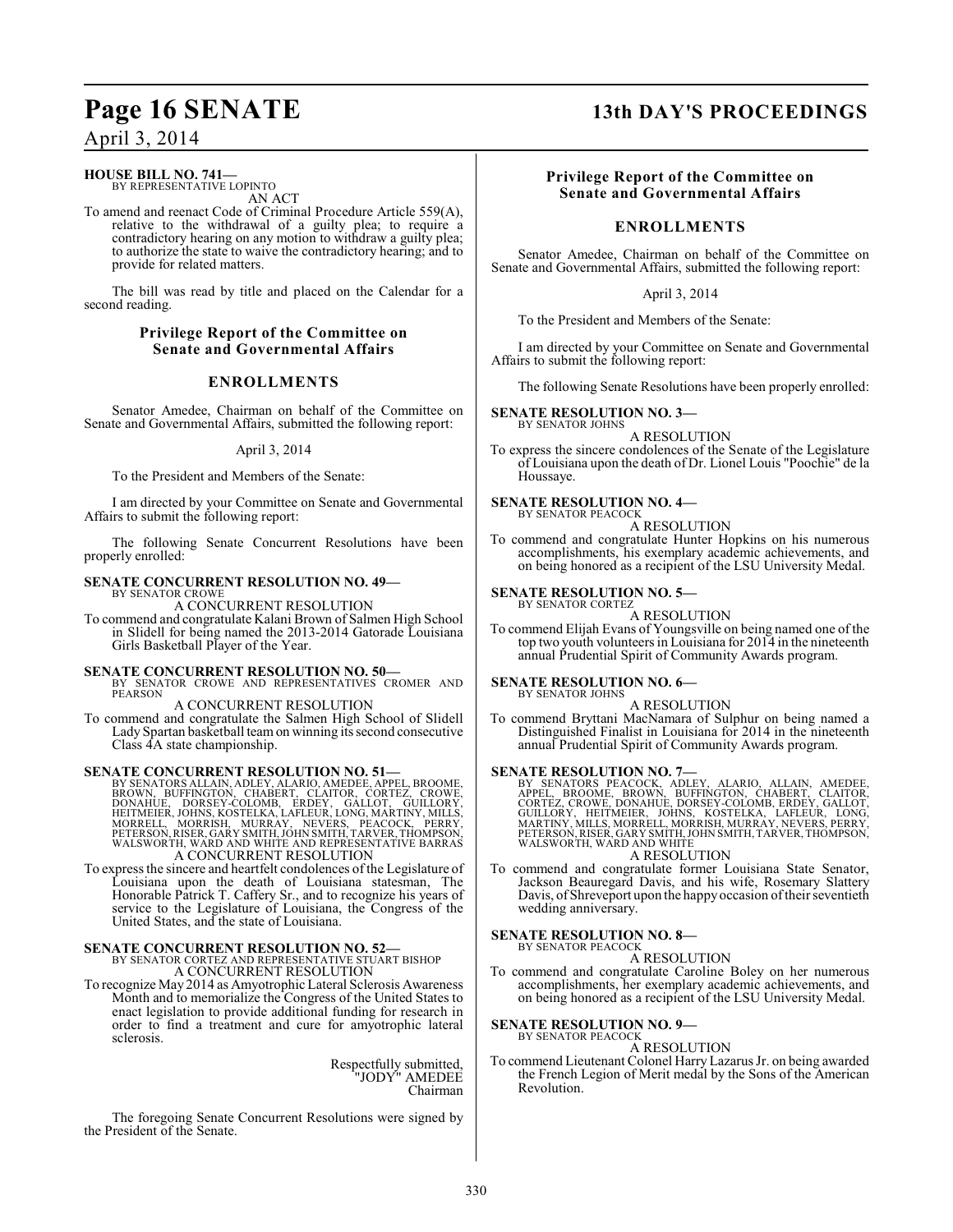# **13th DAY'S PROCEEDINGS Page 17 SENATE**

## April 3, 2014

#### **SENATE RESOLUTION NO. 10—** BY SENATOR LONG

A RESOLUTION

To commend and congratulate Earl J. "Mickey" Durand upon his election and installation as the Most Worshipful Grand Master of Masons of the Grand Lodge of Louisiana, Free and Accepted Masons for 2014-2015.

### **SENATE RESOLUTION NO. 11—**

BY SENATOR PETERSON A RESOLUTION

To recognize Thursday, March 13, 2014, as the thirtieth Annual Red and White Day at the Louisiana Legislature.

#### **SENATE RESOLUTION NO. 12—**

BY SENATOR CROWE

A RESOLUTION To commend Isabel Caballero of Slidell upon being honored by the Prudential Spirit of Community Awards as one of the top youth volunteers in Louisiana for 2014.

#### **SENATE RESOLUTION NO. 14—** BY SENATOR MURRAY

## A RESOLUTION

To commend and congratulate Sister Vera Butler, director of the Rebuild Center at St. Joseph Catholic Church of New Orleans, upon receipt of the Hibernian of the Year Award for 2014 presented by the Louisiana Division of the Ancient Order of Hibernians.

## **SENATE RESOLUTION NO. 15—**

BY SENATOR GARY SMITH A RESOLUTION

To commend the Louisiana Society of Professional Surveyors and its membership and recognize Tuesday, March 18, 2014, as "Louisiana Society of Professional Surveyors Day" at the Louisiana State Capitol.

#### **SENATE RESOLUTION NO. 16—** BY SENATOR BUFFINGTON

A RESOLUTION

To commend and congratulate Ora Bell Clark Turpin on the celebration of her one hundredth birthday and to honor her lifetime of outstanding accomplishments.

#### **SENATE RESOLUTION NO. 17—** BY SENATOR BROWN

A RESOLUTION

To commend and congratulate Ms. Alberdia Jones on her many accomplishments and achievements.

**SENATE RESOLUTION NO. 18—**<br>BY SENATORS JOHNS, BROWN, LONG, MORRISH, PETERSON AND<br>GARY SMITH A RESOLUTION

To memorialize the Congress of the United States to reauthorize the Terrorism Risk Insurance Program.

#### **SENATE RESOLUTION NO. 19—**

BY SENATORS CORTEZ, ADLEY, ALARIO, ALLAIN, AMEDEE, APPEL,<br>BROOME, BROWN, BUFFINGTON, CHABERT, CLAITOR, CROWE,<br>DONAHUE, DORSEY-COLOMB, ERDEY, GALLOT, GUILLORY,<br>HEITMEIER, JOHNS, KOSTELKA, LAFLEUR, LONG, MARTINY, MILLS,<br>MORR

### A RESOLUTION

To express the sincere condolences of the Senate of the Legislature of Louisiana upon the death of George Rodrigue, an internationally renowned artist, and to recognize his contributions to the state of Louisiana.

#### **SENATE RESOLUTION NO. 20—** BY SENATOR PERRY

A RESOLUTION

To recognize April 23, 2014, as Acadiana Day at the Louisiana State Capitol.

#### **SENATE RESOLUTION NO. 21—**

BY SENATOR GUILLORY A RESOLUTION

To commend the youth that proudly represent Louisiana in equine exhibitions within the state and across the country and to declare March 19, 2014, as Youth Equine Day at the Capitol.

# **SENATE RESOLUTION NO. 22—**<br>BY SENATOR WALSWORTH

A RESOLUTION

To commend and congratulate the Haynesville High School football team upon its excellent 2013 football season that culminated in winning the 2013 Louisiana High School Athletic Association Class 1A state championship.

#### **SENATE RESOLUTION NO. 23—** BY SENATOR ERDEY

## A RESOLUTION

To recognize March 29, 2014, as Livingston Parish's "Own Your Own Health" Day and encourage the residents of Livingston Parish to join the Livingston Parish legislative delegation at three o'clock in the afternoon at North Park in Denham Springs, Pond Pavilion, to celebrate a commitment to physical health and improving the health and well-being of the residents of Livingston Parish.

#### **SENATE RESOLUTION NO. 24—** BY SENATOR ERDEY

A RESOLUTION

To commend Cameron Cade Hood upon completing the requirements for and earning the ranking of Eagle Scout.

#### **SENATE RESOLUTION NO. 25—**

BY SENATORS JOHNS, MORRISH AND JOHN SMITH A RESOLUTION

To commend Jim Murphy, McNeese State University athletic trainer, on his numerous accomplishments and outstanding achievements and wish him continued success.

#### **SENATE RESOLUTION NO. 26—** BY SENATOR PEACOCK

A RESOLUTION

To commend and congratulate Ricky Rogers upon receipt of the Shreveport Optimist Club civic award, Mr. Shreveport.

#### **SENATE RESOLUTION NO. 27—**

BY SENATORS THOMPSON, GALLOT, KOSTELKA, LONG, RISER AND WALSWORTH

### A RESOLUTION

To express the sincere and heartfelt condolences of the Senate of the Legislature of Louisiana upon the death of Wiley Wilson Hilburn Jr. of Choudrant, Louisiana.

## **SENATE RESOLUTION NO. 28—**

BY SENATOR WALSWORTH A RESOLUTION

To designate April 1, 2014, as National Service Recognition Day.

## **SENATE RESOLUTION NO. 30—**

BY SENATOR PERRY A RESOLUTION

To commend the Ragin' Cajuns of the University of Louisiana at Lafayette upon winning their third consecutive New Orleans Bowl.

#### **SENATE RESOLUTION NO. 31—** BY SENATOR PERRY

A RESOLUTION

To commend The Band Courtbouillon for winning the Grammy Award for Best Regional Roots album at the 55<sup>th</sup> Annual Grammy Awards.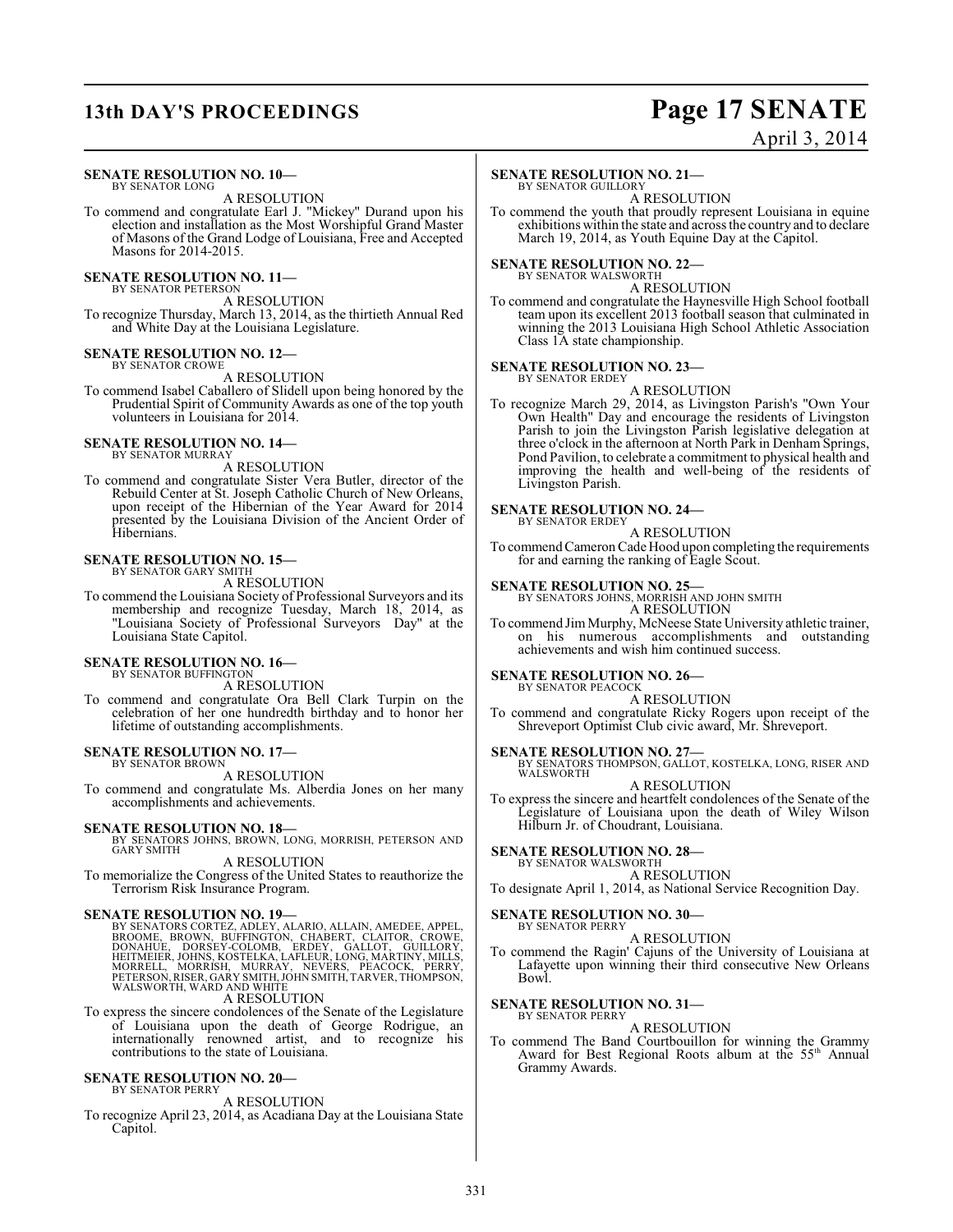#### **SENATE RESOLUTION NO. 32—** BY SENATOR PERRY

A RESOLUTION

To commend Terrance Simien and the Zydeco Experience for winning the 2014 Grammy Award in the category Best Regional Roots Music Album for his recording Dockside Sessions.

# **SENATE RESOLUTION NO. 33—** BY SENATORS PERRY AND CORTEZ

A RESOLUTION

To commend the University of Louisiana at Lafayette Ragin' Cajuns men's basketball team upon winning the Sun Belt Conference championship title and to recognize the Ragin' Cajuns men's basketball team on their extraordinary achievements for the 2013-2014 basketball season.

# **SENATE RESOLUTION NO. 34—** BY SENATOR DORSEY-COLOMB

A RESOLUTION

To commend and congratulate the Southern University Law Center as it assembles the law center family for "SULC Day at the Capitol" and further recognize the center as an institution that promotes and perpetuates the advancement of all citizens of the state and to designate Wednesday, April 2, 2014, as "SULC Day at the Capitol".

#### **SENATE RESOLUTION NO. 35—** BY SENATOR CLAITOR

A RESOLUTION

To commend and congratulate Paxton Turner, a junior at Louisiana State University in Baton Rouge, on being named a Goldwater Scholar.

#### **SENATE RESOLUTION NO. 36—**

BY SENATORS JOHNS, MORRISH AND JOHN SMITH

A RESOLUTION

To commend the 1963 McNeese State College Football Team for a historic season and to recognize team and individual achievements.

#### **SENATE RESOLUTION NO. 37—** BY SENATOR BROOME

A RESOLUTION

To commend the service and contributions of The Links, Incorporated and to recognize Wednesday, April 23, 2014, as Louisiana Links Day at the State Capitol.

#### **SENATE RESOLUTION NO. 40—** BY SENATOR BUFFINGTON

A RESOLUTION

To commend the Louisiana Physical Therapy Association for its outstanding achievements and designates the week of March 31, 2014, as Louisiana Physical Therapy Association Week at the Louisiana Senate, including Thursday, April 3, 2014, as "Physical Therapy Awareness Legislative Day".

> Respectfully submitted, "JODY" AMEDEE Chairman

The foregoing Senate Resolutions were signed by the President of the Senate and presented to the Secretary of State by the Secretary.

#### **Message to the Secretary of State**

#### **SIGNED SENATE CONCURRENT RESOLUTIONS**

#### April 3, 2014

To the Honorable Secretary of State:

The President of the Senate and the Speaker of the House of Representatives have signed the following Senate Concurrent Resolutions:

# **Page 18 SENATE 13th DAY'S PROCEEDINGS**

## **SENATE CONCURRENT RESOLUTION NO. 4—** BY SENATOR RISER AND REPRESENTATIVE PYLANT A CONCURRENT RESOLUTION

To designate March 2014 as "Breast Cancer Awareness Month" in Louisiana.

#### **SENATE CONCURRENT RESOLUTION NO. 7—** BY SENATOR LAFLEUR AND REPRESENTATIVE HILL A CONCURRENT RESOLUTION

To commend the Kinder High School Yellow Jackets on winning the Class 2A state football championship.

**SENATE CONCURRENT RESOLUTION NO. 10—** BY SENATORS JOHNS AND MORRISH AND REPRESENTATIVES DANAHAY, FRANKLIN, GEYMANN AND KLECKLEY A CONCURRENT RESOLUTION

To express the sincere condolences of the Legislature of Louisiana upon the death of James Leo McGough Sr. of Lake Charles, Louisiana.

#### **SENATE CONCURRENT RESOLUTION NO. 11—** BY SENATOR CROWE AND REPRESENTATIVE SIMON

A CONCURRENT RESOLUTION

To express the condolences of the Legislature of Louisiana upon the death of Viola Cocran and to commend posthumously her volunteer efforts at Slidell Memorial Hospital, which earned her designation in the Guinness Book of World Records.

#### **SENATE CONCURRENT RESOLUTION NO. 12—** BY SENATOR GALLOT AND REPRESENTATIVE HOFFMANN A CONCURRENT RESOLUTION

To designate March 19, 2014, as "Kick Butts Day 2014" in Louisiana.

# **SENATE CONCURRENT RESOLUTION NO. 14—**<br>BY SENATOR MORRELL AND REPRESENTATIVE MORENO A CONCURRENT RESOLUTION

To designate April 16, 2014, as "Purple and Teal Day" at the Louisiana State Capitol and to recognize the efforts of the Louisiana Coalition Against Domestic Violence.

#### **SENATE CONCURRENT RESOLUTION NO. 15—**

BY SENATORS BROOME, ADLEY, ALARIO, ALLAIN, AMEDEE, APPEL,<br>BROWN, BUFFINGTON, CHABERT, CLAITOR, CORTEZ, CROWE,<br>DONAHUE, DORSEY-COLOMB, ERDEY, GALLOT, GUILLORY,<br>HEITMEIER, JOHNS, KOSTELKA, LAFLEUR, LONG, MARTINY, MILLS,<br>MORR A CONCURRENT RESOLUTION

To express the sincere and heartfelt condolences of the Legislature of Louisiana upon the passing of former mayor of Baker and former Louisiana State Senator, Michael A. Cross, and to celebrate his life of public service, his humanity, and his many contributions made on behalf of the citizens of Senate District 13, of the city of Baker, and of the state of Louisiana.

# **SENATE CONCURRENT RESOLUTION NO. 18—**<br>BY SENATOR GUILLORY AND REPRESENTATIVE DANAHAY A CONCURRENT RESOLUTION

To commend Shane Hanchey of Sulphur on becoming the Tie-Down Roping World Champion at the 2013 Wrangler National Finals Rodeo.

# **SENATE CONCURRENT RESOLUTION NO. 23—**<br>BY SENATORS CROWE AND ALARIO<br>A CONCURRENT RESOLUTION

To express the sincere and heartfelt condolences of the Legislature of Louisiana upon the passing of New Orleans television personality and legend, Frank Davis.

#### **SENATE CONCURRENT RESOLUTION NO. 27—** BY SENATOR GUILLORY

A CONCURRENT RESOLUTION

To commend Annie Clae Barousse on her 2013 equine accomplishments in various professional rodeos.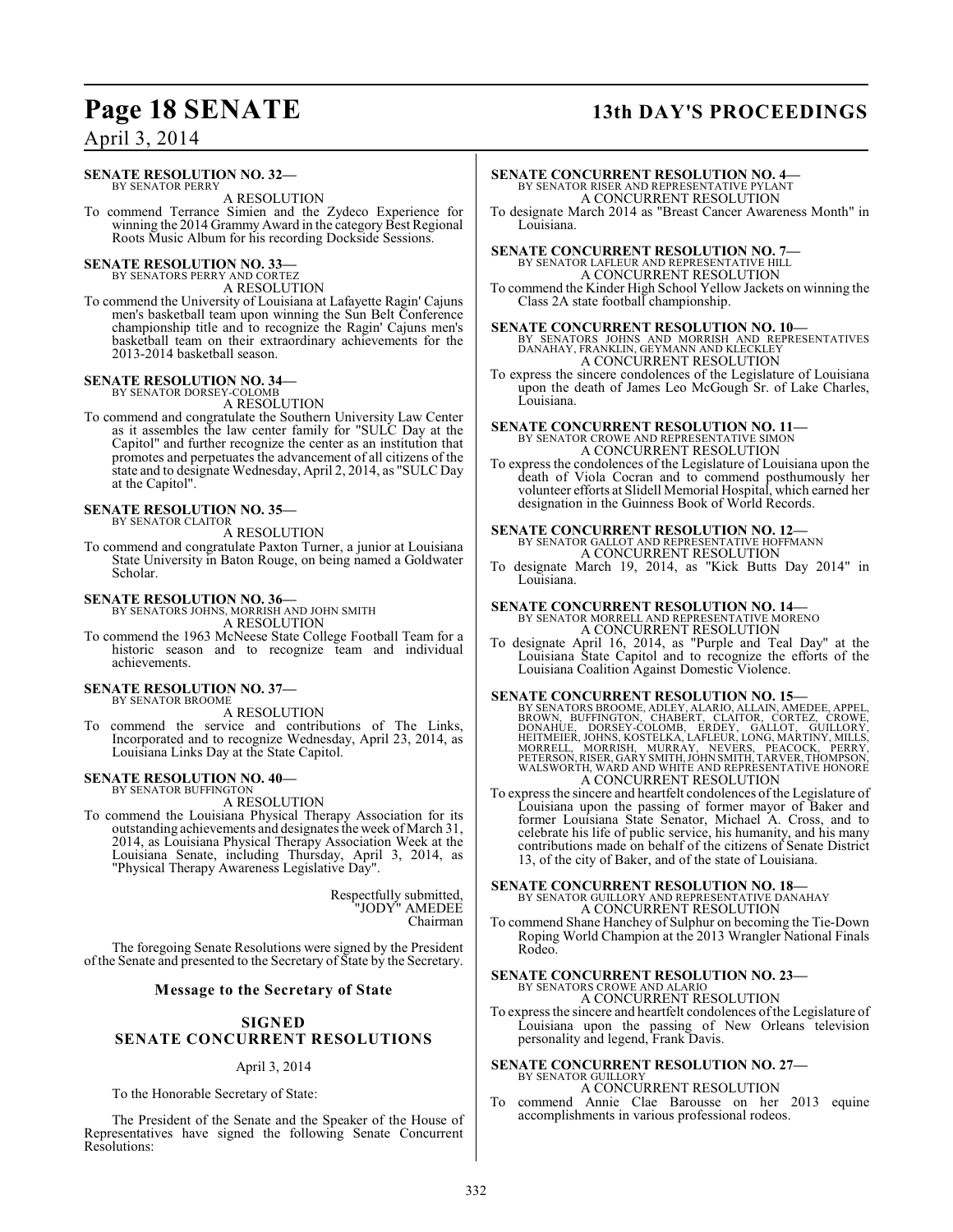# **13th DAY'S PROCEEDINGS Page 19 SENATE**

## April 3, 2014

**SENATE CONCURRENT RESOLUTION NO. 28**<br>BY SENATORS CLAITOR, MURRAY AND GARY SMITH AND<br>REPRESENTATIVES CONNICK, FOIL, GAROFALO, JOHNSON AND LOPINTO

A CONCURRENT RESOLUTION

To commend and congratulate the College of Law at Loyola University New Orleans upon its one hundredth anniversary and to declare Tuesday, March 25, 2014, as Loyola Law Day at the State Capitol.

**SENATE CONCURRENT RESOLUTION NO. 29—BY SENATORS GARY SMITH AND BROWN AND REPRESENTATIVES**<br>GAINES, MILLER AND WILLMOTT A CONCURRENT RESOLUTION

To commend Milton Cambre for decades of service in leading coastal restoration efforts.

## **SENATE CONCURRENT RESOLUTION NO. 30—**

BY SENATORS ALARIO, ADLEY, ALLAIN, AMEDEE, APPEL, BROWN, BUFFINGTON, CHABERT, CLAITOR, CORTEZ, CROWE,<br>BOONAHUE, DORSEY-COLOMB, ERDEY, GALLOT, GUILLORY,<br>HEITMEIER, JOHNS, KOSTELKA, LAFLEUR, LONG, MARTINY, MILLS,<br>MORRELL, MO

To express the sincere and heartfelt condolences of the Legislature of Louisiana upon the passing of a beloved statesman, the Honorable J. Chris Ullo, former member of both the Louisiana Senate and the Louisiana House of Representatives.

# **SENATE CONCURRENT RESOLUTION NO. 32—**<br>BY SENATOR PERRY AND REPRESENTATIVE HENSGENS A CONCURRENT RESOLUTION

To commend Vermilion Catholic High School Eagles on winning the Division IV State Football Championship.

#### **SENATE CONCURRENT RESOLUTION NO. 33—** BY SENATOR GUILLORY

A CONCURRENT RESOLUTION

To commend Mia Manzanares of Opelousas on being named the All-Around Cowgirl at the 2012 National High School Rodeo in Rock Springs, Wyoming, and at the 2012 International Finals Youth Rodeo in Shawnee, Oklahoma.

#### **SENATE CONCURRENT RESOLUTION NO. 34—** BY SENATOR DORSEY-COLOMB

A CONCURRENT RESOLUTION

To commend the Public Administration Institute Student Association (PAISA) at Louisiana State University and to recognize April 13, 2014, as the sixteenth annual PAISA Day in the state of Louisiana.

# **SENATE CONCURRENT RESOLUTION NO. 35—** BY SENATOR DORSEY-COLOMB AND REPRESENTATIVE BADON

A CONCURRENT RESOLUTION

To recognize April 2, 2014, as Mayor's Day at the Louisiana State Capitol.

#### **SENATE CONCURRENT RESOLUTION NO. 36—**

BY SENATORS GARY SMITH, ALLAIN, BROWN AND CHABERT AND REPRESENTATIVES DOVE, GISCLAIR, HARRISON AND RICHARD A CONCURRENT RESOLUTION

To express the sincere condolences of the Legislature of Louisiana upon the death of Michael Hal Martin, Lafourche Parish tax assessor.

**SENATE CONCURRENT RESOLUTION NO. 37—BY SENATORS GARY SMITH AND BROWN AND REPRESENTATIVES**<br>GAINES, MILLER AND WILLMOTT A CONCURRENT RESOLUTION

#### To commend La'Keisha McKinney on being selected the 2014 Teacher of the Year.

**SENATE CONCURRENT RESOLUTION NO. 38—** BY SENATORS GARY SMITH AND BROWN AND REPRESENTATIVES GAINES, MILLER AND WILLMOTT

A CONCURRENT RESOLUTION

To commend Amanda Baudot Morehouse on being selected as the 2013 Louisiana High School Teacher of the Year.

**SENATE CONCURRENT RESOLUTION NO. 42—**<br>BY SENATORS GARY SMITH AND BROWN AND REPRESENTATIVES<br>GAINES, MILLER AND WILLMOTT A CONCURRENT RESOLUTION

To commend Ajit "AJ" Pethe of St. Charles Parish Public Schools upon being selected the 2014 Louisiana Principal of the Year and to recognize his outstanding service and contributions to the education of the youth of Louisiana.

# **SENATE CONCURRENT RESOLUTION NO. 43—**<br>BY SENATOR CROWE AND REPRESENTATIVE PEARSON A CONCURRENT RESOLUTION

To designate the week of April 6 through 12, 2014, as "Junior Auxiliary Week" at the Louisiana Legislature.

**SENATE CONCURRENT RESOLUTION NO. 45—** BY SENATOR LONG AND REPRESENTATIVES BROWN AND PEARSON

#### A CONCURRENT RESOLUTION

To commend William "Bill" Brent as the inaugural inductee in the Mrs. H.D. Dear Sr. and Alice E. Dear School of Creative and Performing Arts Hall of Fame and recognize his many years of dedicated service to Northwestern State University.

#### **SENATE CONCURRENT RESOLUTION NO. 46—** BY SENATOR BROOME AND REPRESENTATIVE BARROW A CONCURRENT RESOLUTION

To express the sincere condolences of the Legislature of Louisiana upon the passing of Rama C. Mohanty, PhD, and to celebrate his lifelong pursuit of world peace and understanding among individuals.

> Respectfully submitted, GLENN A. KOEPP Secretary of the Senate

#### **ATTENDANCE ROLL CALL**

#### PRESENT

Mr. President Dorsey-Colomb Nevers<br>Adley Erdey Peacoc Adley Erdey Peacock<br>Allain Gallot Perry Allain Gallot Perry<br>
Amedee Guillory Peterson Amedee Guillory Peters<br>
Appel Heitmeier Riser Appel Heitmeier<br>Broome Johns Broome Johns Smith, G.<br>Brown Kostelka Smith, J. Buffington Chabert Long Thompson Claitor Mills Walsworth Cortez Morrell Ward Crowe Morrish<br>
Donahue Murray Total - 38

Kostelka Smith,<br>LaFleur Tarver

#### ABSENT

Murray

Martiny Total - 1

#### **Leaves of Absence**

The following leaves of absence were asked for and granted:

Martiny 1 Day